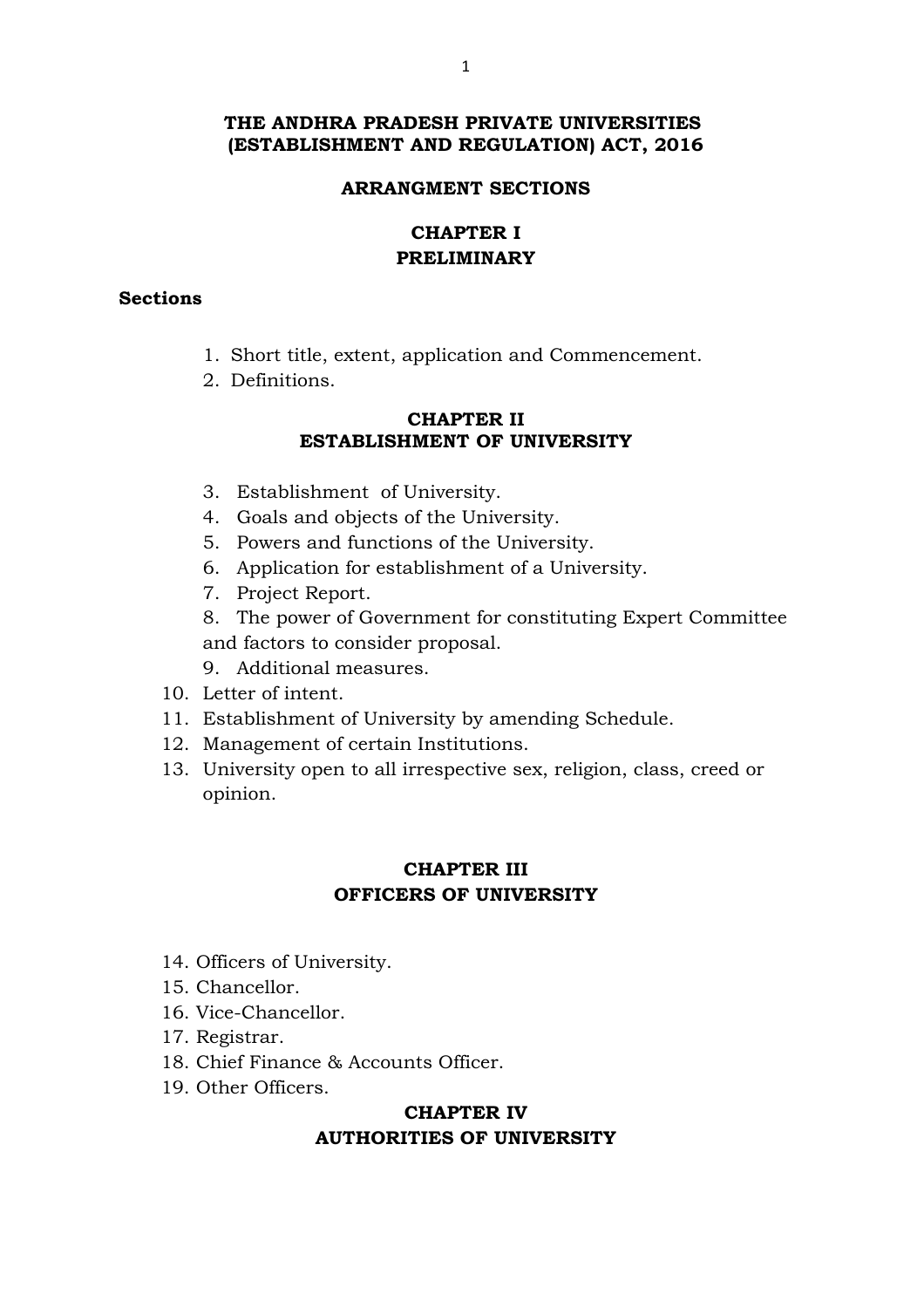- 20. Authorities of the University.
- 21. Constitution Tenure, Powers, Quorum, etc. of the Governing Body.
- 22. Board of Management.
- 23. Academic Council.
- 24. Disqualifications.
- 25. Vacancies not to invalidate the constitution of, or the proceedings of any authority or body of University.
- 26. Constitution of committees.

# **CHAPTER V STATUTES, ORDINANCES AND REGULATIONS**

- 27. First Statutes.
- 28. Subsequent Statutes.
- 29. First Ordinances.
- 30. Subsequent Ordinances.
- 31. Regulations.

# **CHAPTER VI REGULATION AND ACCREDITATION OF UNIVERSITY**

- 32. Regulation and Accreditation of University.
- 33. Admissions and Fee Structure.
- 34. Convocation.
- 35. Accreditation University.
- 36. University to follow rules regulations, norms, etc. of regulating bodies.

# **CHAPTER VII FUNDS OF UNIVERSITY**

- 37. Endowment Fund.
- 38. General Fund.
- 39. Application of General Fund.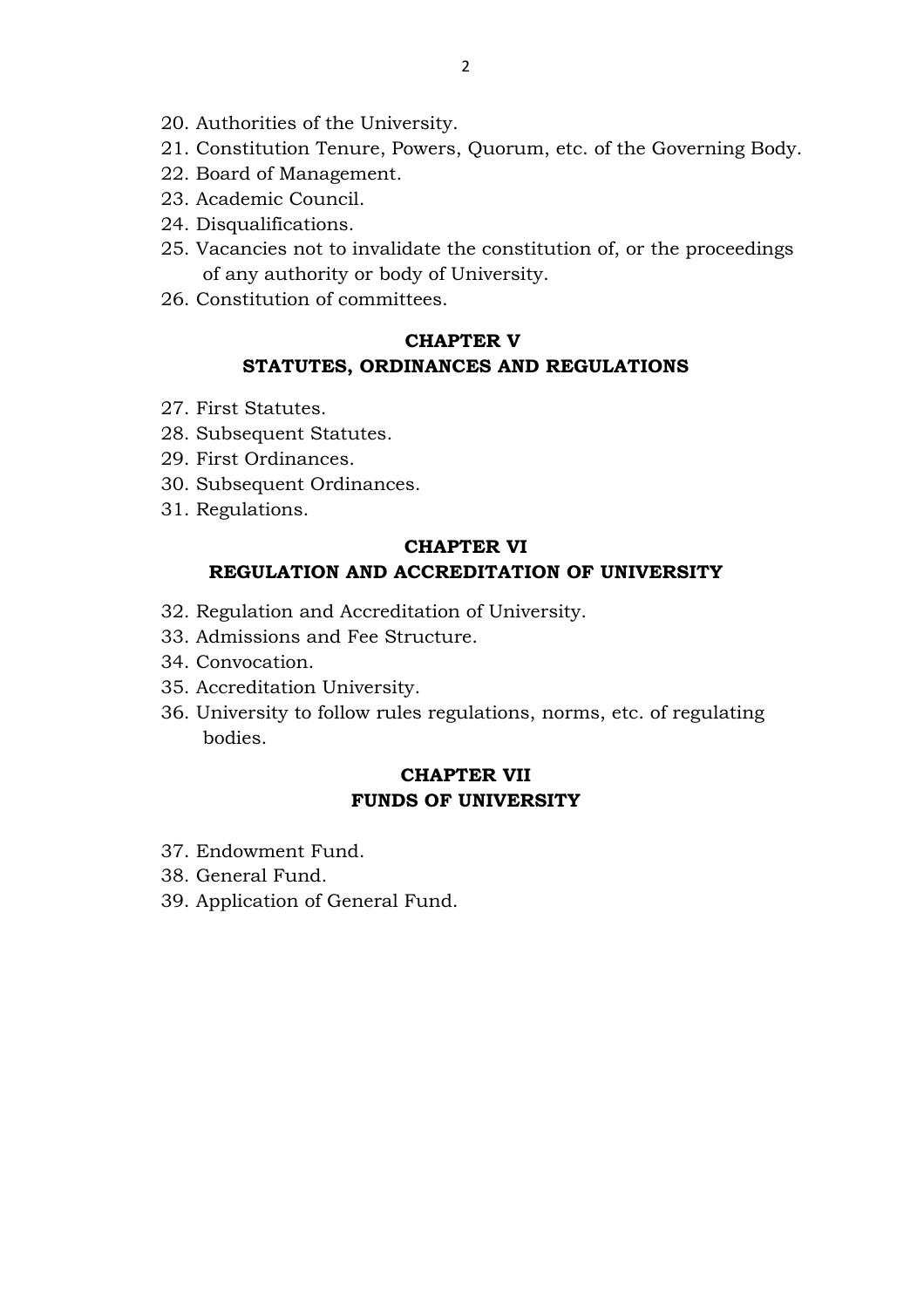# **CHAPTER VIIII ACCOUNTS, AUDIT AND ANNUAL REPORT**

- 40. Annual Report.
- 41. Annual Accounts and Audit.

# **CHAPTER IX WINDING UP OF UNIVERSITY**

- 42. Management of University on dissolution of Sponsoring Body.
- 43. Dissolution of University.
- 44. Special Powers of State Government in certain circumstances.

## **CHAPTER X MISCELLANEOUS**

- 45. Powers of Government to make rules.
- 46. Power to remove difficulties.

## **SCHEDULE (See Section 3)**

**Table.**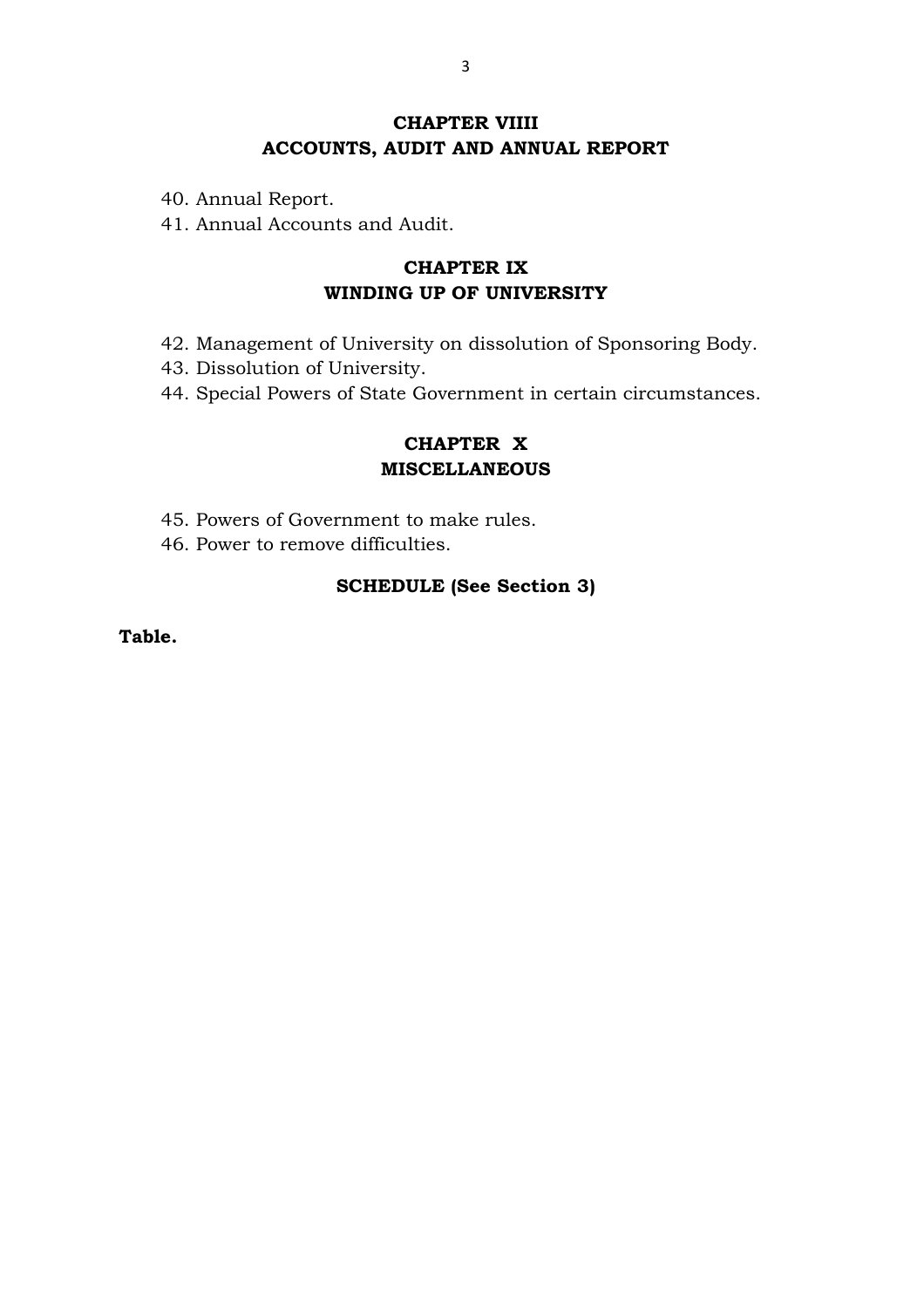#### **THE ANDHRA PRADESH PRIVATE UNIVERSITIES(ESTABLISHMENT AND REGULATION) ACT, 2016**

#### **(ACT No.3 of 2016)**

 $[11<sup>th</sup>$  January, 2016]

**AN ACT TO PROVIDE FOR THE ESTABLISHMENT AND REGULATION OF PRIVATE UNIVERSITIES IN THE STATE OF ANDHRA PRADESH WITH OBJECTS TO PROVIDE HIGH QUALITY, RESEARCH ORIENTED AND INDUSTRY RELEVANT HIGHER EDUCATION LEADING TO INTERNATIONAL STANDARDS AND TO IMPROVE ACCESS AND EQUITY IN HIGHER EDUCATION IN ORDER TO ENHANCE THE GROSS ENROLMENT RATIO (GER) AND FOR THE MATTERS CONNECTED THEREWITH OR INCIDENTAL THERETO:**

Be it enacted by the Legislature of the State of Andhra Pradesh in the Sixty-sixth year of the Republic of India, as follows:-

#### **CHAPTER I PRELIMINARY**

**1. Short title, extent and commencement - (1)** This Act may be called the Andhra Pradesh Private Universities (Establishment and Regulation) Act, 2016.

(2) It extends to the whole of the State of Andhra Pradesh.

(3) It shall come into force on such date as the State Government may, by notification, appoint.

**2. Definitions -** In this Act, unless the context otherwise requires,-

(1) "AICTE" means the All India Council for Technical Education established under section 3 of the All India Council for Technical Education Act, 1987 (Central Act No.52 of 1987);

(2) "AIU" means the Association of Indian Universities Registered under the Societies Registration Act, 1860 (Central Act No.21 of 1860);

(3) "BCI" means the Bar Council of India;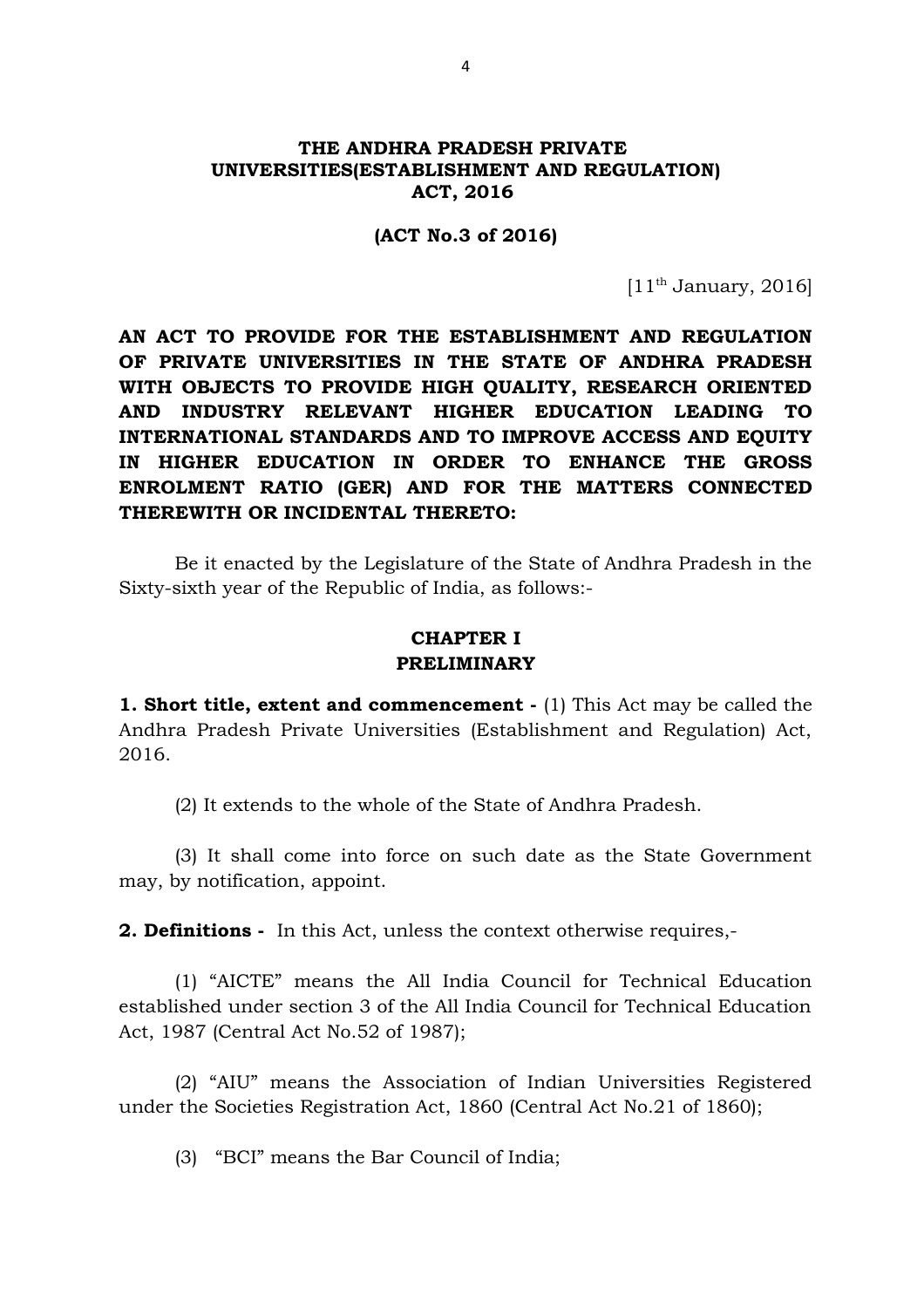(4) "Central Government" means the Government of India.

(5) "Constituent College or Institution" means and includes a college or institution of the Sponsoring body;

(6) "CSIR" means the Council of Scientific and Industrial Research, New Delhi, a society registered under the Societies Registration Act 1860;

(7) "DBT" means the Department of Biotechnology of the Central Government;

(8) "DST" means the Department of Science and Technology of the Central Government;

(9) "Eminent Persons Panel" means a panel of nine persons of impeccable integrity having outstanding knowledge and expertise in academics, scientific research, public administration, finance, law or management etc. notified by the Government from time to time;

(10) "Expert Committee" means a Committee of eminent persons notified by the Government to promote, facilitate and assist in establishment of new Private Universities in Andhra Pradesh constituted under section 8;

(11) "Fee" means collection of amounts made by the University from students for different purposes under different heads and which is nonrefundable;

(l2) "Government" means the Government of Andhra Pradesh;

(13) "Green Field" means starting of a university fresh for the first time from scratch without any consideration to any existing educational institution(s) or anything related to such institution(s);

(14) "Higher Education" means study of a curriculum or course for the pursuit of knowledge beyond 10+2 level;

(15) "ICAR" means the Indian Council of Agricultural Research, registered under the Societies Registration Act, 1860 (Central Act No.21 of 1860);

(16) "MCI" means the Medical Council of India constituted under the Medical Council Act, 1956 (Central Act No.102 of 1956);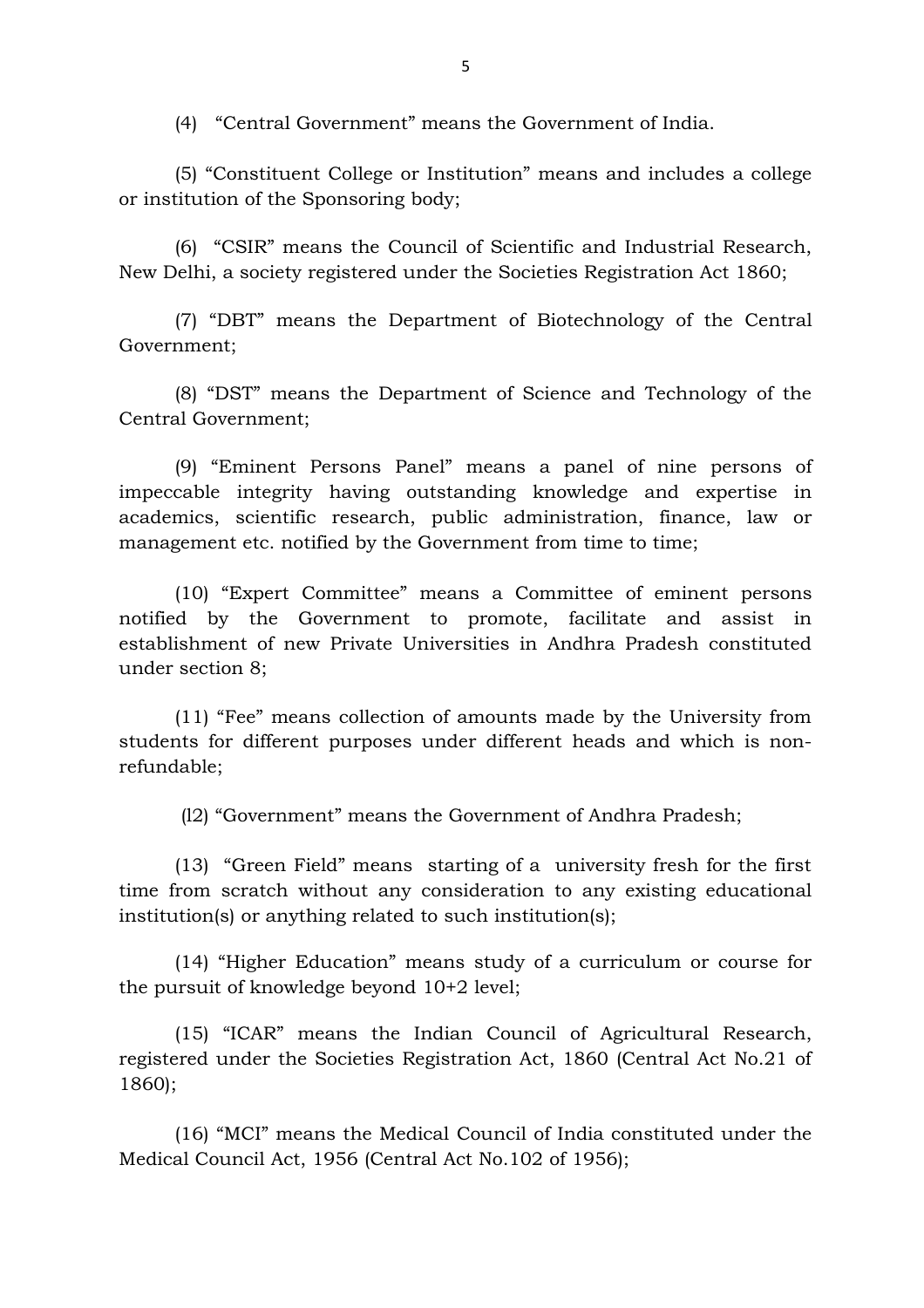(17) "NAAC" means the National Assessment and Accreditation Council, an autonomous institution of the UGC;

(18) "NCTE" means the National Council for Teacher Education established under the National Council for Teacher Education Act, 1993 (Central Act No.73 of 1993);

(19) "Notification" means a notification published in the Andhra Pradesh Gazette and the word 'notified' shall be construed accordingly;

(20) "PCI" means Pharmacy Council of India constituted under section 4 of the Pharmacy Act, 1948 (Central Act No.8 of 1948);

(21) "Prescribed" means prescribed by rules made under this Act;

(22) "Private University" means a University established under section 3 of this Act and hereafter also referred to as University;

(23) "Regulatory Authority" means an Authority established under section 32;

(24) "Regulatory Body" means and includes a body such as UGC, AICTE, NCTE, MCI, PCI, NAAC, ICAR, DBT, DST, CSIR, BCI established by the Central Government or Government for maintenance of standard of higher education;

(25) "Regulations" means regulations made by any authority of the University under section 31;

(26) "Rules" means rules made under section 45;

(27) "Schedule" means the Schedule appended to this Act;

(28) "Specified" means specified by Ordinances, Statutes and Regulations under this Act;

(29) "Sponsoring body" in relation to a University established under this Act means,-

> (i) a society "not for profit" registered under the Societies Registration Act, 1860 (Central Act No.21 of 1860) or the Andhra Pradesh Societies Registration Act, 2001(Central Act No.35 of 2001) ; or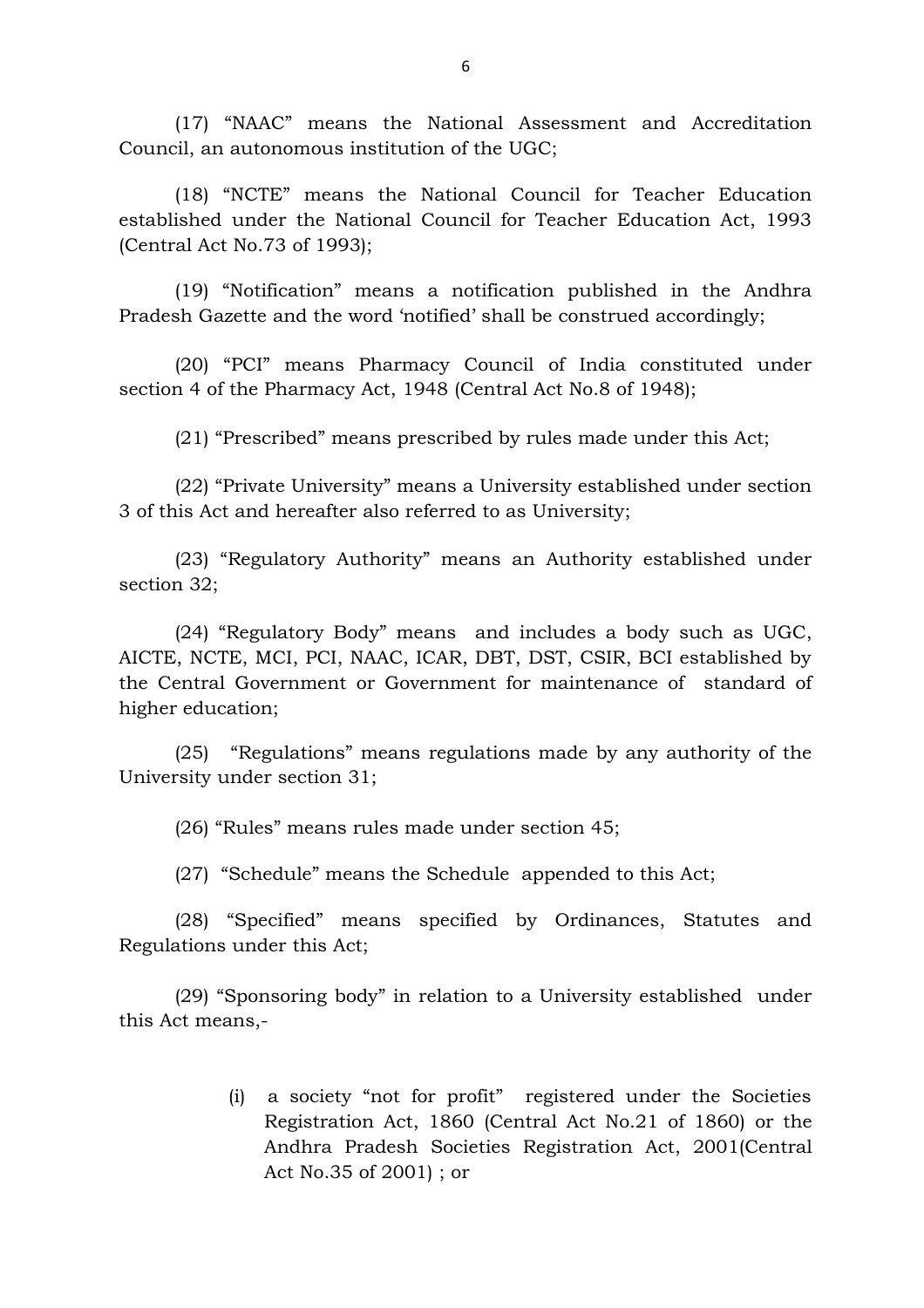- (ii) a public trust "not for profit" registered under the Indian Trusts Act, 1882(Central Act No.2 of 1882); or
- (iii) any other society or trust "not for profit" registered as above and formed by consortia of academic institution(s), industry and/or educational societies; or
- (iv) any company registered under section 8 of the Companies Act, 2013 (Central Act No.13 of 2013); or
- (v) any company other than the company mentioned in item (iv), with such limitations as specified by the Government from time to time.

(30) "State University" means a university established under the Andhra Pradesh Universities Act, 1991(Act No.4 of 1991);

(31) "Statutes" and "Ordinances" mean the Statutes and the Ordinances of the University made under this Act;

(32) "Student" means a student of the University and includes any person enrolled in the University for pursuing any course of study for a degree, diploma or other academic distinction duly instituted by the University, including a research degree;

(33) "Teacher" means a Professor, Associate Professor, Assistant Professor, or any other person required to impart education or to guide research or render guidance in any other form to the students for pursuing a course of study of the University;

(34) "UGC" means the University Grants Commission established under section 4 of the University Grants Commission Act, 1956(Central Act No.3 of 1956).

#### **CHAPTER II ESTABLISHMENT OF UNIVERSITY**

**3. Establishment of University -** (1) The Government may permit the establishment of a University by inclusion of the name and location of the University, the name and address of the Sponsoring body and details of its registration in the Schedule;

 (2) The location of the University shall be within the State of Andhra Pradesh and shall be notified by the Government;

 (3) The University shall be a Green Field one and unitary in nature and shall not have power or provision to affiliate and recognize any college or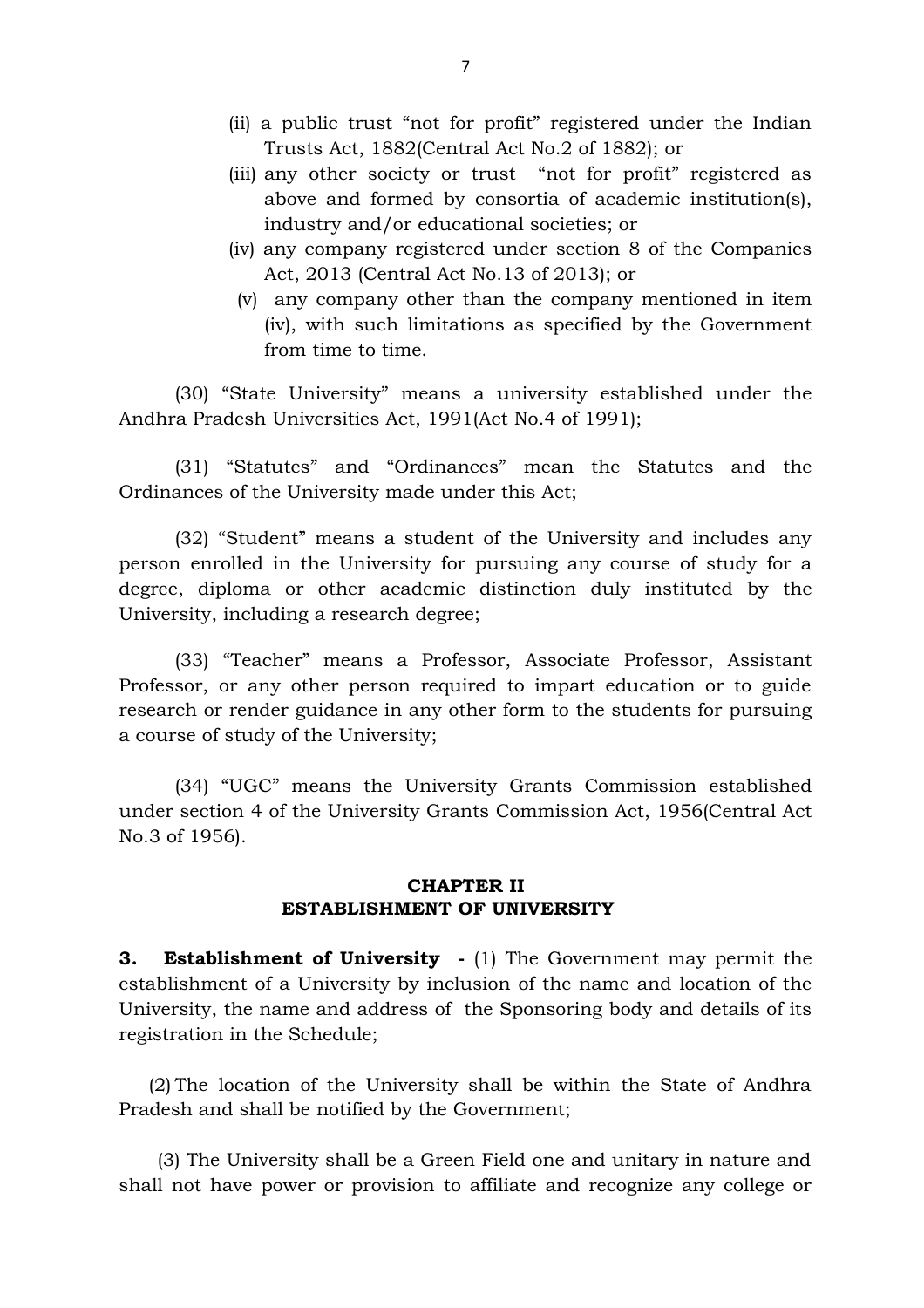institution to it, unless expressly permitted by the Government after a minimum period of five (5) years after commencement of the university;

 (4) The University shall normally be permitted to have one campus to start with:

Provided that the Government may, under exceptional circumstances such as starting of few specialized courses close by the industrial clusters, if it deems fit, permit two additional campuses centres subject to adherence to quality levels and satisfactory accreditation standards as may be specified;

Provided further that the Government may permit to open additional campuses centres beyond the initial three campuses, if any, anywhere within the State of Andhra Pradesh subject to satisfactory running for a period of five years and an fulfilment of such infrastructure and other requirements as may be specified by Government;

 (5) The University will be free to and is encouraged to use technology extensively as a part of its curriculum in line with modern pedagogic concepts;

 (6) The University may be permitted by the Government to conduct distance education programmes after satisfactory running for a period of five years and after satisfactory demonstration of quality levels and accreditation standards;

 (7) The Governing Body, the Board of Management, the Academic Council and the Chancellor, the Vice Chancellor, the Registrar, the Chief Finance and Accounts Officer and such other officers or authorities, so long as they continue to hold such office or membership of the respective University specified in Schedule, hereby constitute a body corporate by the name of the said University;

 (8) Each such University shall be a body corporate by the name included in the Schedule and shall have perpetual succession and common seal with power, subject to the provisions of this Act, to acquire and hold property, to contract and shall, by the said name, sue or be sued;

 (9) The Universities shall not claim, as a matter of right, any grant-inaid or other financial assistance from Central Government or the Government;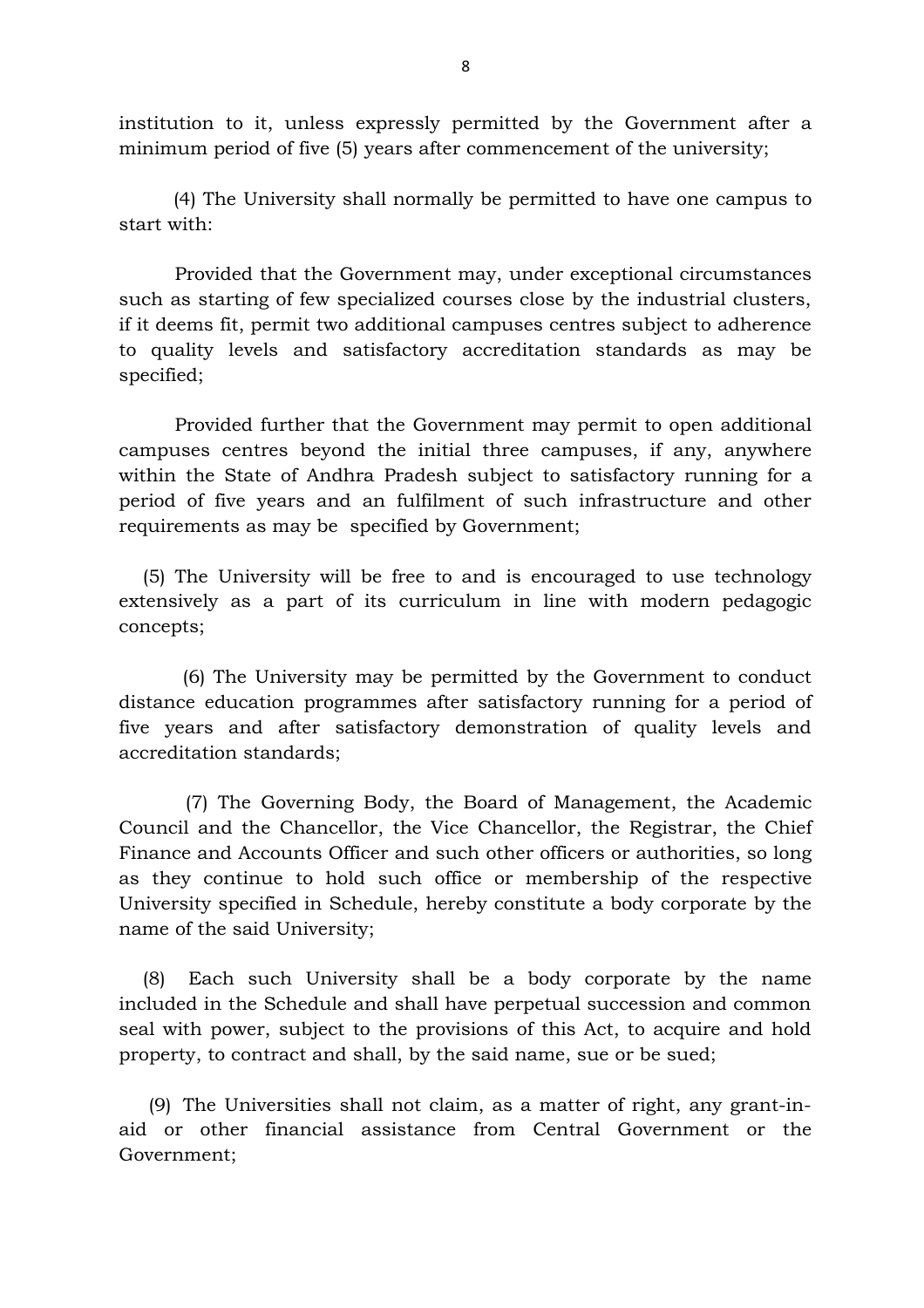Provided that this shall not prohibit any Private University from applying for research projects or any other prescribed academic projects which may or may not entail financial grants from the Central Government or the State Government or any other institution.

**4. Goals and Objects and the University -** The Goals and Objects of the University shall be as follows:-

> (a) to provide for instruction, teaching, learning and training in the University in the field of higher education and make provisions for research, advancement and dissemination of knowledge;

> (b) to establish and maintain a campus with international standards of education;

(c) to create higher levels of intellectual abilities;

(d) to create and maintain centers of excellence, for research and development and for sharing knowledge and its application;

(e) to encourage and use the latest technology for education, research and training;

(f) to develop state-of-art facilities for education, research and training;

(g) to establish educational programmes for diplomas, degrees and postgraduate courses, doctorate degrees and post-doctoral programmes;

(h) to collaborate with national and global institutions for offering programmes and creating capabilities for upgrading programmes;

(i) to confer degrees, diplomas and other academic distinctions on the basis of an approved method as established by the academic council of the University;

(j) to ensure that the standards of the degrees, diplomas and other academic distinctions are higher than those laid down by the Regulatory Bodies;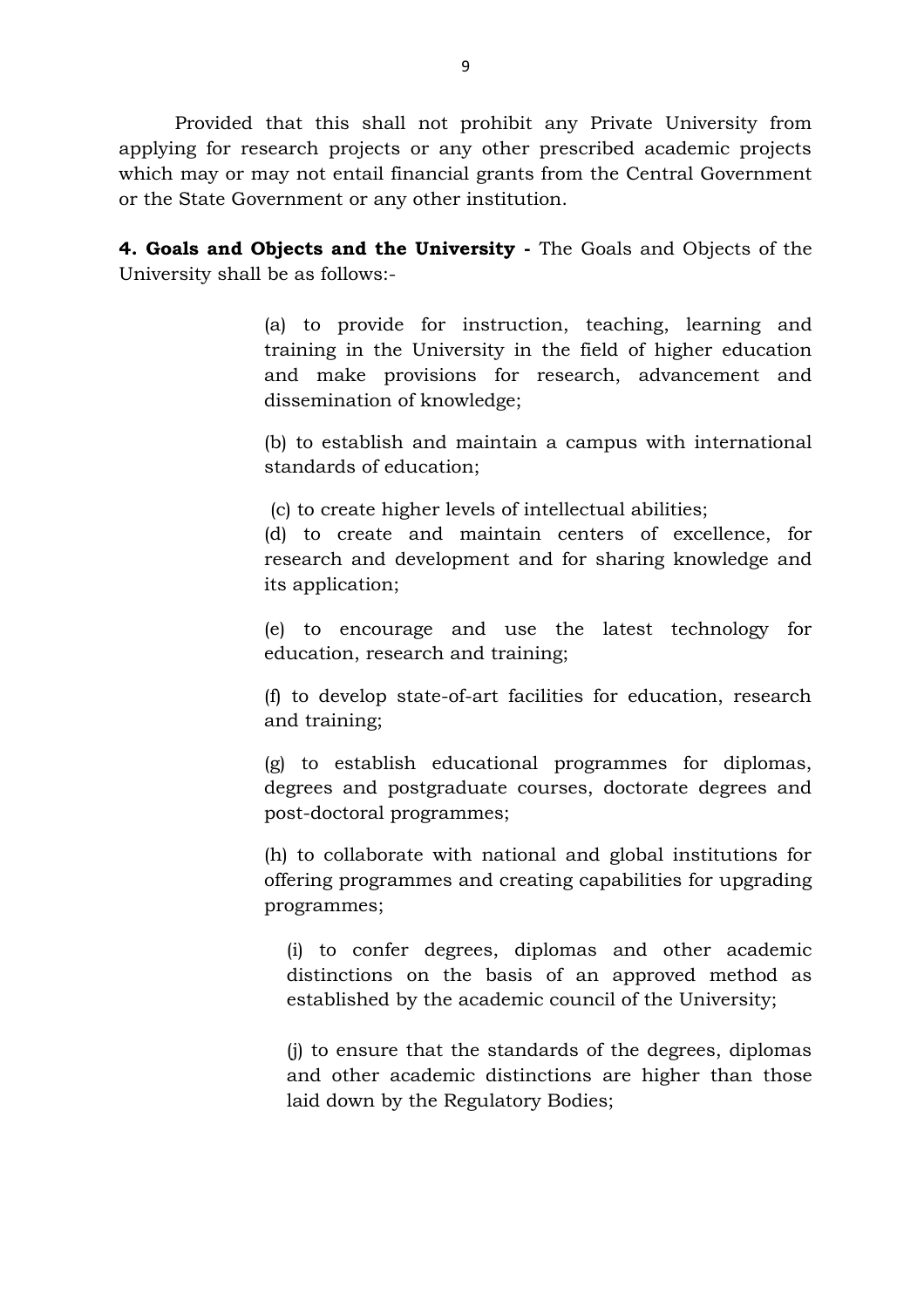(k) to establish appropriate linkages with industry & society so that the programmes so offered are relevant to industry & society at large; and

(l) to pursue any other objectives as may be approved by the Government:

Provided that notwithstanding anything contained in this Act and save as provided in any Central Act, the University shall be eligible to undertake the functions of disseminating of knowledge only in the fields for which the Government has issued Letter of Intent or in the fields subsequently approved by the Government.

**5. Powers and functions of the University -** The University shall exercise the following powers and perform the following functions, namely:-

(1) administer and manage the University;

(2) establish, administer and manage the University's constituent colleges, schools, institutes and centers for research, education, training, extension and outreach;

(3) provide an ecosystem for research, higher education including professional education, teaching, learning, training, extension and outreach in the approved fields of education;

(4) conduct programmes and courses of study that are in the opinion of the University, necessary for the furtherance of its objects;

 (5) conduct innovative experiments in educational technologies, teaching and learning methods that improve the delivery of education and assist in achieving international standards of education;

(6) offer joint programmes in collaboration with national and international institutions recognized by Regulatory Bodies;

(7) hold examinations and confer degrees, diplomas and other academic distinctions or titles on persons subject to such condition as the University may determine and to withdraw or cancel any such degrees, diplomas and other academic distinctions or titles in the manner specified by the Regulations;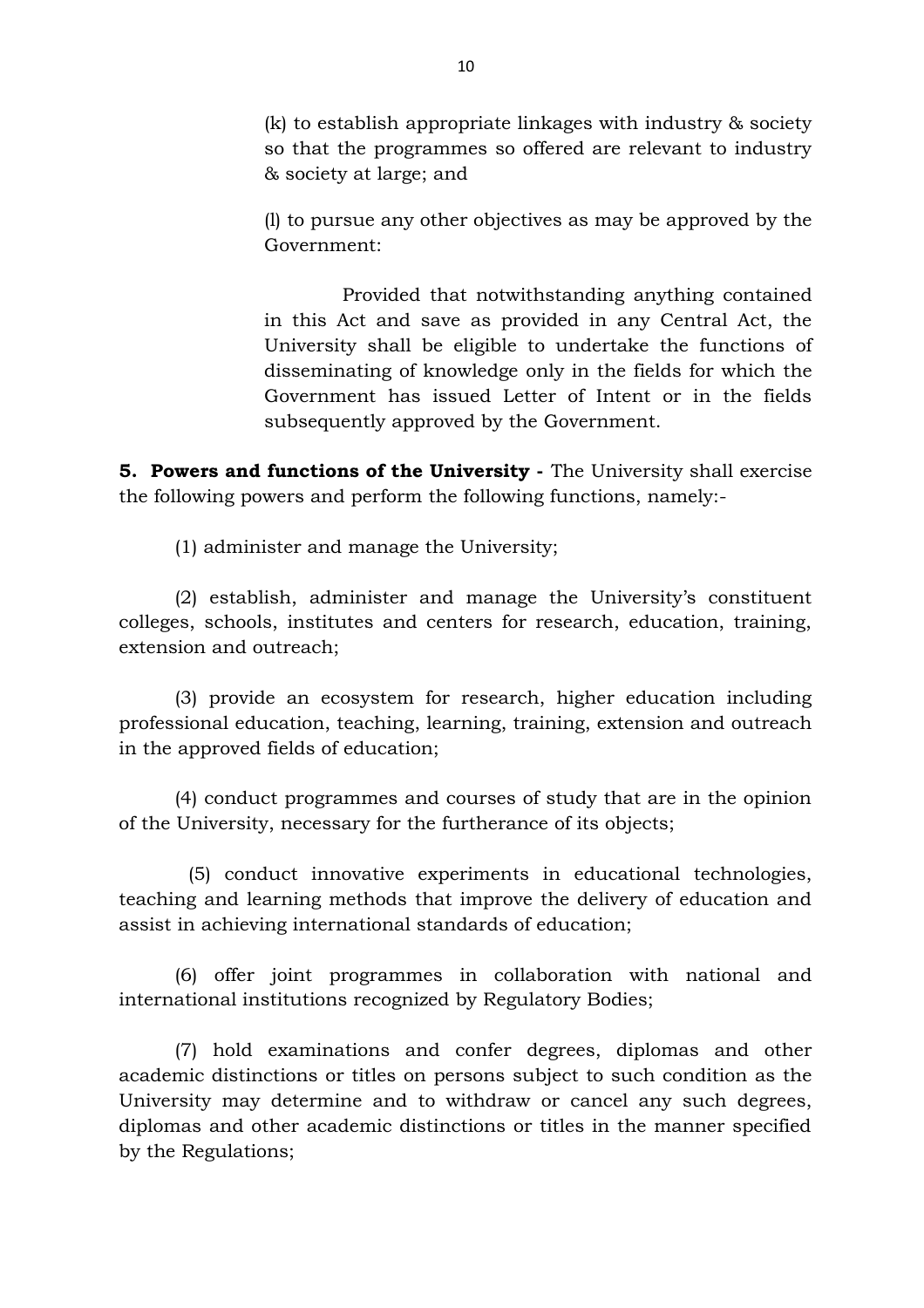(8) confer honorary degrees or other distinctions in the manner provided by the Statutes;

(9) establish a new constituent college, institution or center for furtherance of its objects;

(10) collaborate with other national and international Universities, and acquire membership of bodies, authorities, or associations, in such manner and for such purpose as the University may determine by Statutes;

(11) sponsor and undertake research and educational programmes in the approved fields of education and obtain the intellectual property rights for such research or any other research;

(12) institute and award fellowships, scholarships, prizes, medals and other awards;

(13) regulate the expenditure, manage the finances and maintain the accounts of the University;

(14) fix, demand and receive or recover fees and such other charges as may be prescribed by the Statutes;

(15) receive funds, movable and immovable properties, from business, industry, other sections of society, national and international;

 (16) to purchase or to take on lease or accept as gifts, bequests, legacies or otherwise any land or building or works which may be necessary or convenient for the purpose of the University and on such terms and conditions as it may think fit and proper and to construct or alter and maintain any such building or works;

(17) to sell, exchange, lease or otherwise dispose of all or any portion of the properties of the University, movable or immovable, with the prior permission of the Government, on such terms as it may think fit and consistent with the interest, activities and objects of the University;

(18) to draw and accept, to make and endorse, to discount and negotiate promissory notes, bills of exchange, cheques and other negotiable instruments;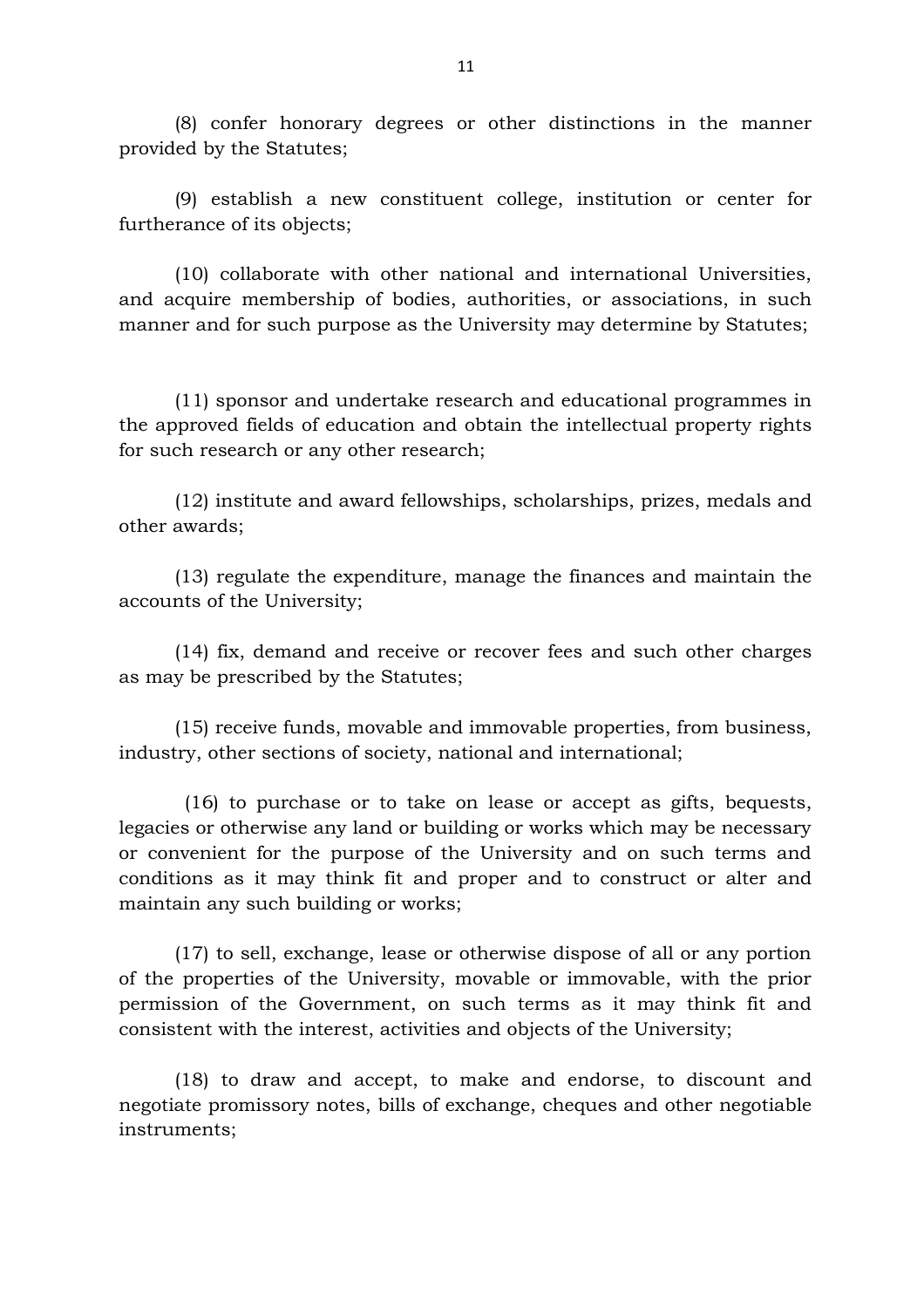(19) to raise and borrow money on bond, mortgages, promissory notes or other obligations or securities founded or based upon all or any of the properties and assets of the University or without any securities with the prior permission of the Government and upon such terms and conditions as it may think fit and to payout of the funds of the University, all expenses incidental to the raising of money, and to repay and redeem any money borrowed;

(20) to invest the funds of the University in or upon such securities and transpose any investment from time to time with the prior permission of the Government in such manner as it may deem fit in the interest of the University;

(21) to execute conveyances regarding transfers, mortgages, leases, licenses, agreements, and other conveyances in respect of property, movable or immovable including Government securities belonging to the University or to be acquired for the purpose of the University with the prior permission of the Government;

(22) to admit students for the courses offered by the University in the manner prescribed by the Ordinances; to create academic, technical, administrative, ministerial and other posts prescribing qualifications by the Ordinances and to make appointments thereto;

(23) to create academic, technical, administrative, ministerial and other posts prescribing qualifications by the Ordinances and to make appointments thereto;

(24) to institute professorships, associate professorships, assistant professorships, readerships, lectureships, and any other teaching, academic or research posts and to prescribe by the Statutes, the qualifications for the persons to be appointed on such posts;

(25) to appoint qualified persons as professors, associate professors, assistant professors, or as teachers and researchers or other officers of the University in such manner as may be prescribed by the Statutes;

(26) to delegate all or any of its powers(except the power to make regulations) to any officer or authority of the University; and

(27) to do all such acts and things as the University may consider necessary conducive or incidental to the attainment or enlargement of all or any of the objects.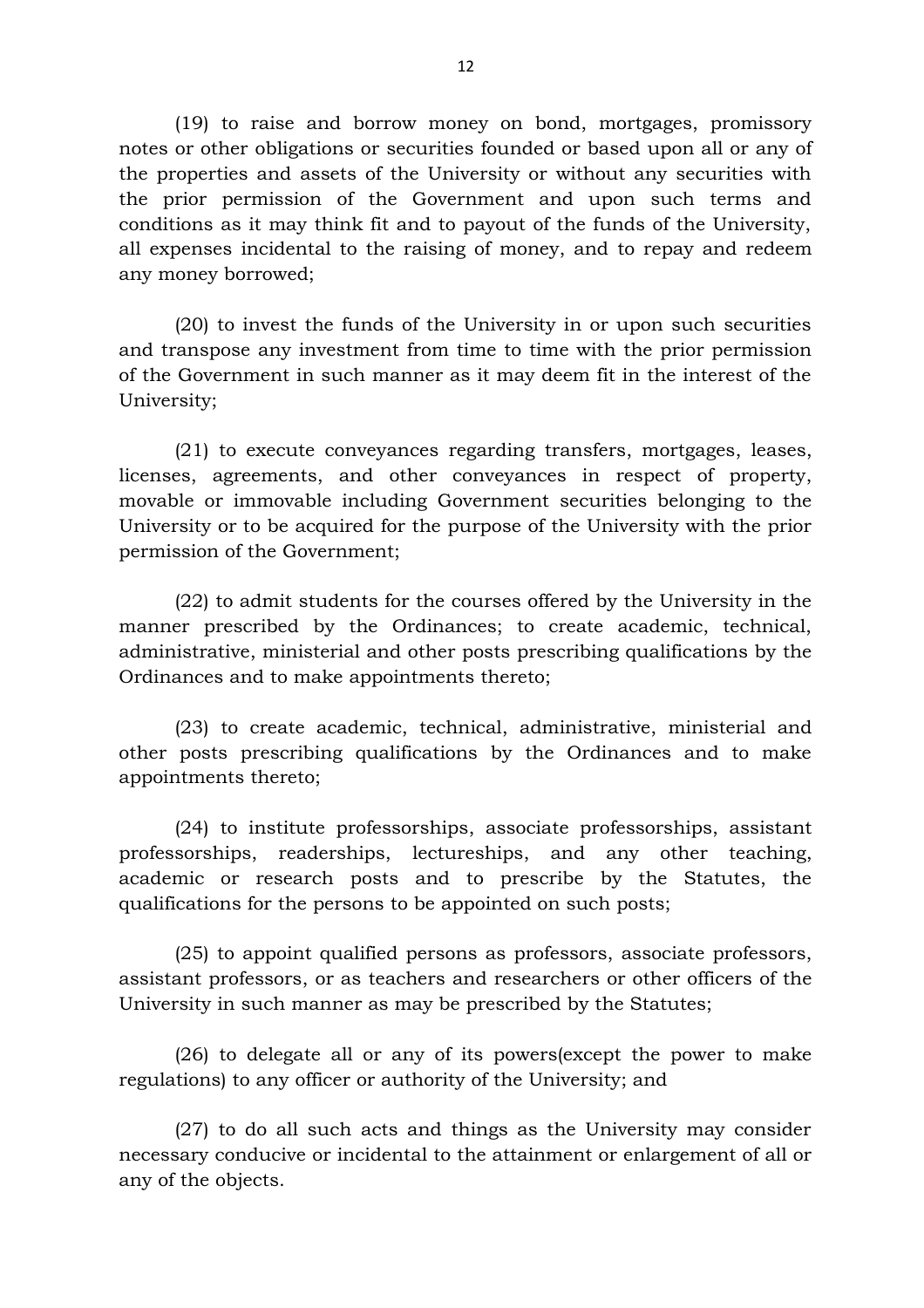**6**. **Application for establishment of a University -** Any Sponsoring body desirous of establishing a Private University shall make an application to the Government, containing, among other things, an outline of the purpose and vision of the proposed Private University, the proposal, and the Project Report in such manner, with such particulars and along with such fee as may be prescribed.

**7. Project Report -** In addition to the particulars as may be stated in section 6, the project report shall contain the following, namely:-

> (a) Details of the Sponsoring body along with the copies of its registration certificate, constitution and bye-laws;

> (b) Information regarding financial resources of the Sponsoring body along with audited financial statements for the last five years;.

> (c) Name, location and headquarters of the proposed University;

> (d) Track record, experience and expertise of the Sponsoring Body in specific disciplines;

> (e) Plan for pre-commencement activities, including in academic & non-academic areas;

> (f) Projected detailed financial statements, and key operating ratios, detailed break-up of sources of revenues including student fees, ancillary income from student services such as student housing, and other professional income such as through consulting;

> (g) Proposed fee structure, and proposed minimum concessions or rebates in fee or freeships and scholarships to the poor students from economically poor or socially backward families, including Scheduled Castes, Scheduled Tribes, other Backward Classes and physically challenged students;

> (h) System proposed to be followed for appointment of faculty and other employees in the University;

> (i) Details of facilities proposed to be created for sports and other extra-curricular activities ;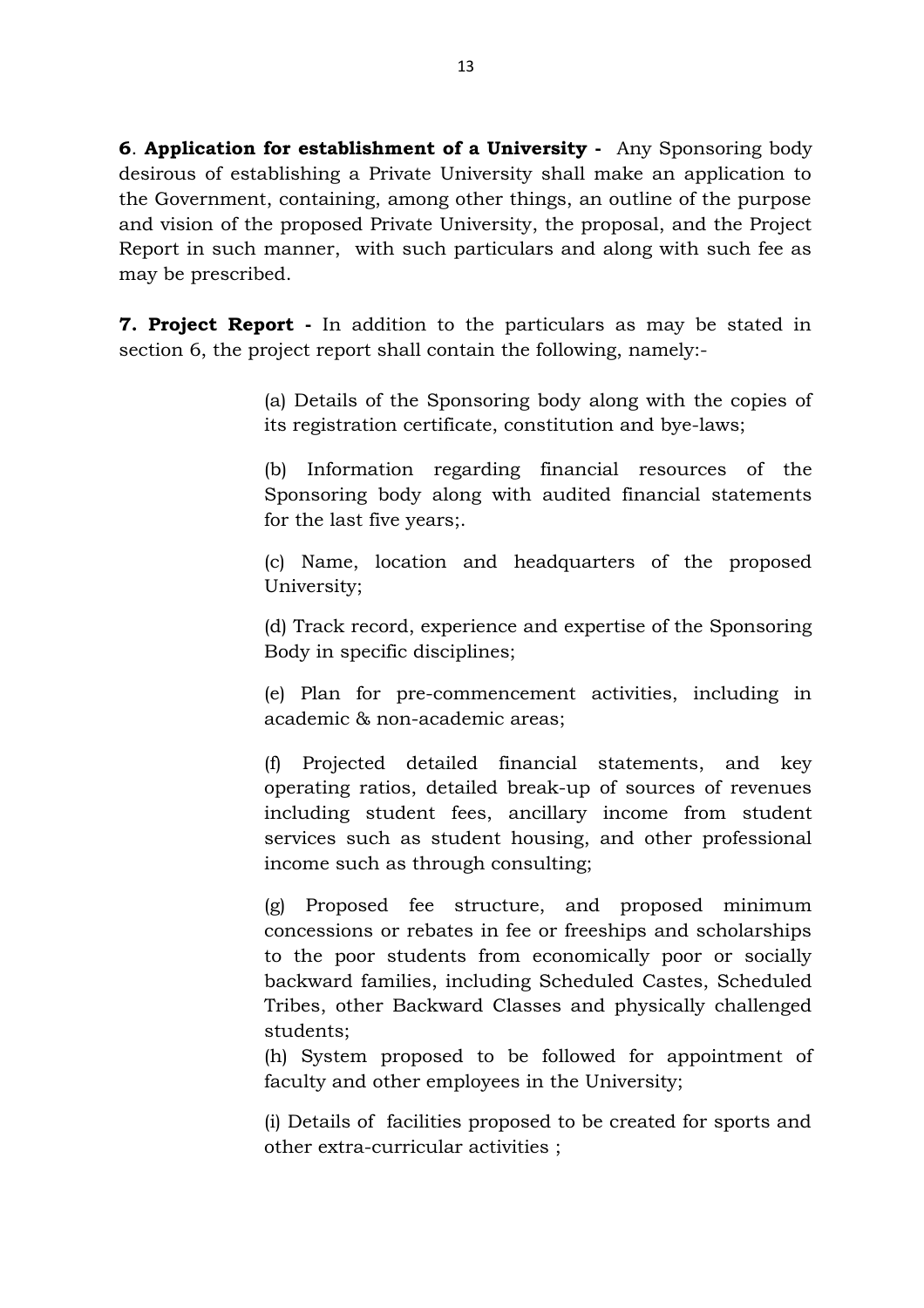(j) Proposed approach & initial plan for academic & research excellence, including accreditations to be sought;

(k) Other required details as may be notified from time to time.

**8. The power of Government for constituting Expert Committee and factors to consider proposal** - (1) The Government shall constitute an Expert Committee consisting of such persons as may be prescribed, to examine the application received under sections 6 and 7;

 (2) The Expert Committee shall consider the proposal and the project report based on the information given under sections 6 and 7 and recommend or otherwise whether the proposal to set up a Private University is acceptable and whether the Sponsoring body is competent to set up and manage the University;

 (3) The Expert Committee shall consider each proposal and project report with reference to the following factors:

> (a) financial soundness and assets of the Sponsoring body and its ability to setup the infrastructure of the proposed University;

> (b) background of the Sponsoring body such as experience in the field of education, its credibility and general reputation;

> (c) potentiality of the programmes and courses to be offered which are not only of conventional nature but also in tune with the contemporary requirements of emerging branches of learning and relevant to various development sectors and to the society in general;

> (d) appropriateness of the objectives of the proposed University against the overall goals & objectives of the State; and

> (e) any other factor that the Expert Committee may deem appropriate.

(4) The Expert Committee, while considering the proposal and the project report, may call for such other information from the Sponsoring body as it thinks proper for the purpose.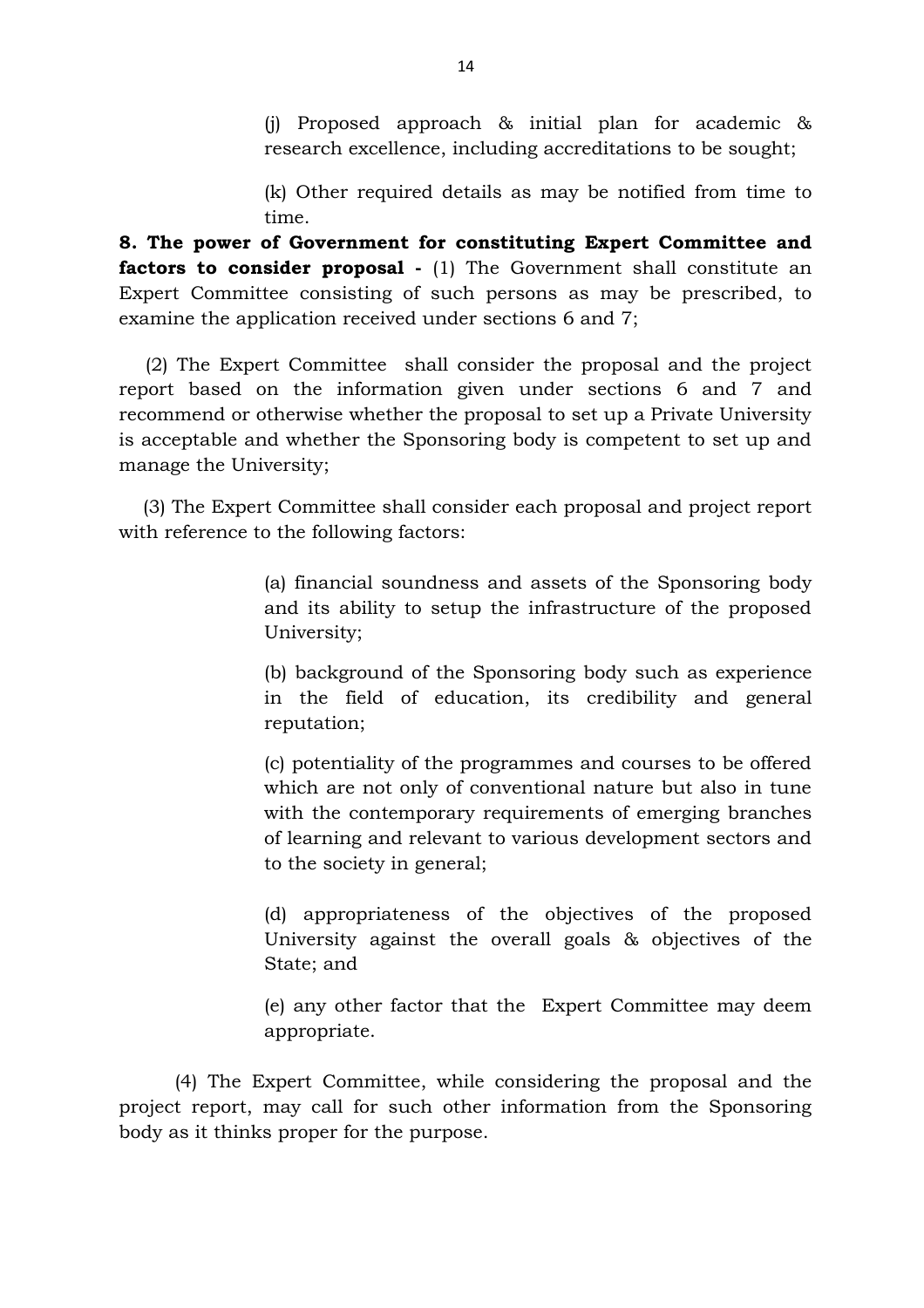(5) The Expert Committee shall endeavor to present its recommendations to the Government within 60 days of its receipt of the application from the Government;

**9. Additional measures -** The Expert Committee may recommend to the Government appropriate additional measures for Private Universities, from time to time.

**10. Letter of intent -** (1) After receipt of the recommendations of the Expert Committee under section 8, the Government shall, as far as possible within a period of 30 days, take a decision on accepting, rejecting, or seeking modifications in the proposal and project report;

Provided that Government may consider the additional measures as recommended by the Expert Committee under section 9;

 (2) The Government shall inform the Sponsoring Body about it's decision within 10 days of taking such decision, through a Letter of Intent, a Letter of Regret, or a letter seeking additional clarifications;

(3) The Government, while issuing the Letter of Intent, shall require the Sponsoring body to fulfill such terms and conditions as recommended by the Expert Committee. If the letter from the Government seeks additional clarifications, the Sponsoring Body may provide the same and that shall be considered as a re-submission of the Application;

 (4) The Sponsoring body shall fulfill the terms and conditions and report compliance to the Government within a period as prescribed from the date of issue of Letter of Intent.;

Provided that Government may further extend the term for a maximum period of one year not exceeding six months at a time if it is satisfied that the sponsoring body has taken substantial steps towards setting up of the University;

 (5) On receipt of compliance report, the Government shall, within a period of one month, request the Expert Committee, constituted under Section 8 or constitute another similar Committee, to verify the compliance report within a period of 30 days.

**11. Establishment of University by amending Schedule -** If the Government is satisfied that the Sponsoring body has complied with the conditions of Letter of Intent and on the specific recommendations of the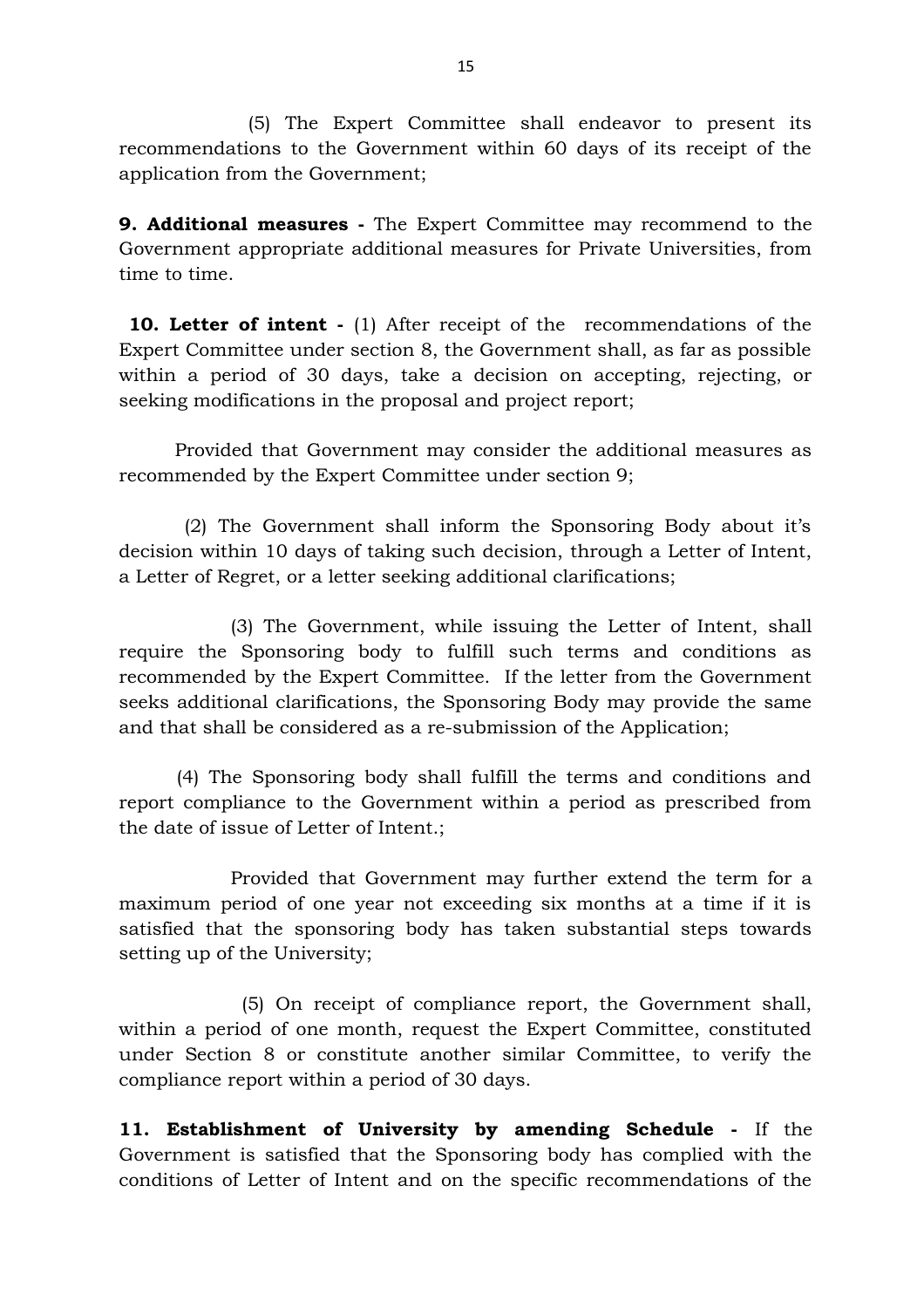Expert Committee, it shall endeavor within a maximum period of seven months for inclusion of the name of the University in Schedule with details of its location(s) [1](#page-15-0) ["issuing a notification amending the schedule"].

**12. Management of certain Institutions -** Subject to the provision of subsection (4) of section 3, the University may, as and when it deems fit and proper, establish and manage and additional campuses, centers for research, education, training, extension and outreach within the State of Andhra Pradesh.

**13. University open to all Irrespective of sex, religion, class, creed or opinion -** (1) No person shall be excluded from any office of the University or from membership of any of its authorities or from admission to any degree, diploma or other academic distinction or course of study on the ground of sex, race, creed, class, caste, place of birth religious belief or political or other opinion;

(2) It shall not be lawful for the University to impose on any person any test whatsoever relating to sex, race, creed, caste, class, place of birth, religious belief or political or other opinion in order to entitle him to be admitted as a student or to hold any officer or post in the University or to qualify for any degree, diploma or other academic distinction or to enjoy or exercise any privileges of the University or any benefaction thereof.

## **CHAPTER III OFFICERS OF UNIVERSITY**

**14. Officers of University -** The following shall be the officers of the University, namely:-

- (a) The Chancellor;
- (b) The Vice Chancellor;
- (c) The Registrar;
- (d) The Chief Finance and Accounts Officer; and
- (e) such other officers as may be declared by the Statutes to
- be the officers of the University.

**15. Chancellor -** (1) The Chancellor shall be appointed by the Sponsoring body from a panel of three names selected by a Search Committee, by following such procedure and on such terms and conditions as may be prescribed.

<span id="page-15-0"></span><sup>1</sup> Subs. by Act 18 of 2018, s.2, for "way of amendment of schedule"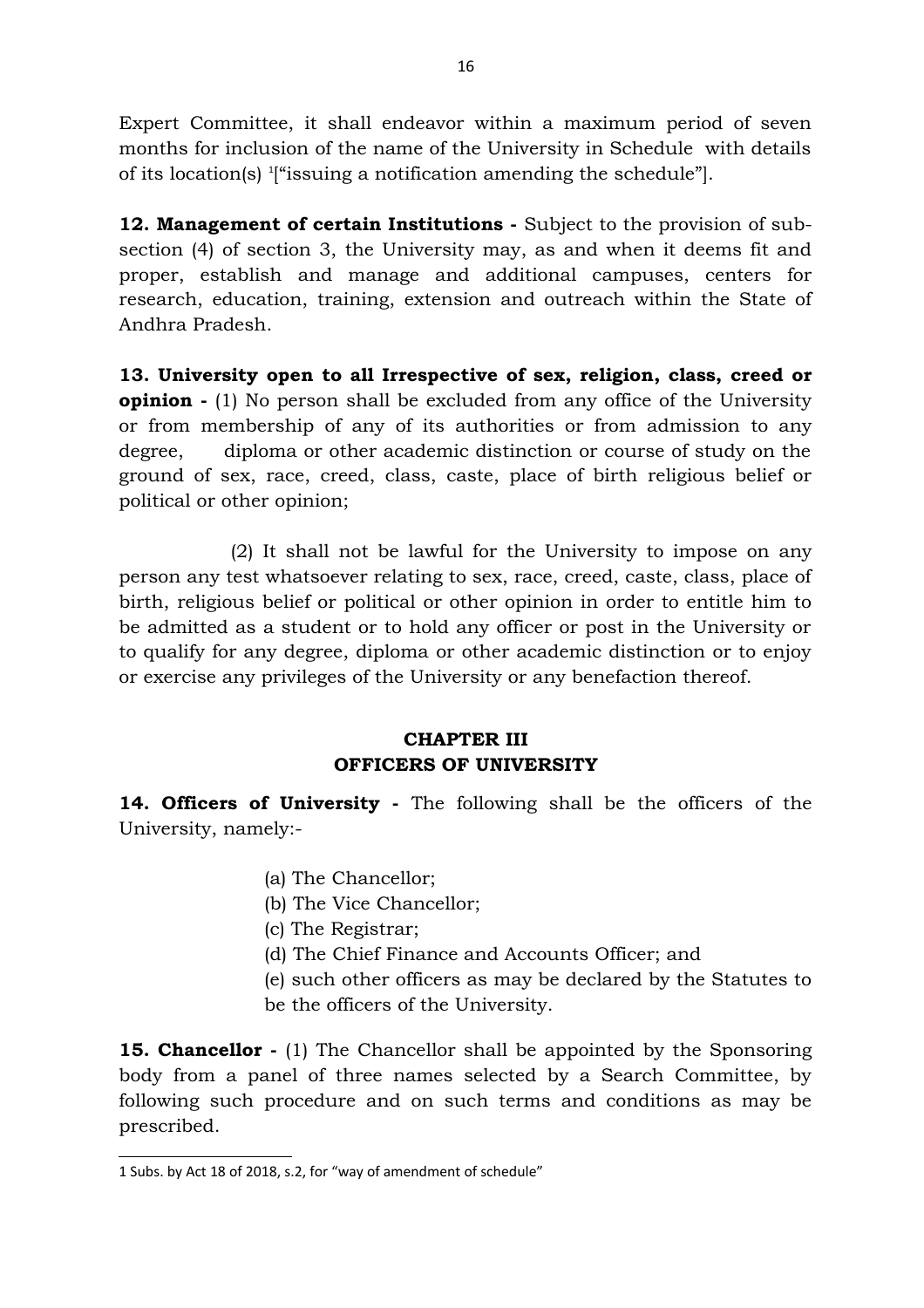**Explanation:** For the purposes of this Chapter, "Search Committee" shall mean a Search Committee constituted by the Sponsoring body and consisting of a minimum of three members nominated from the Board of Management.

(2) The Chancellor shall be the head of the University.

 (3) The Chancellor shall preside at the meetings of the Governing Body and at the convocation of the University for conferring degrees, diplomas or other academic distinctions and in his absence by any other member of the Governing Body nominated by it.

(4) The Chancellor shall have the following powers, namely,-

- (a) to call for any information or record;
- (b) to remove the Vice Chancellor in accordance with the provisions of sub-section (6) of section 16;
- (c) such other powers as may be prescribed by the Statutes.

(5) The term of the office of the Chancellor shall be as may be specified in the Statute.

**16. Vice-Chancellor** - (1) The Vice Chancellor shall be appointed by the Chancellor from out of a panel of three persons recommended by the Search Committee shall, and subject to the provisions of sub-section (6) hold office for a term of three years or up to the age of 70 years whichever is earlier;

Provided that after expiry of the term of three years, a person shall be eligible for re-appointment for another term of three years subject to the upper age limit of 70 years;

Provided further that a Vice Chancellor shall continue to hold office even after expiry of his term till a new Vice Chancellor takes charge of the office, but in any case this period shall not exceed one year;

Provided also that the Chancellor may appoint the first Vice-Chancellor for a period of one year or until a regular Vice-Chancellor is appointed under this section whichever is earlier;

 (2) The Vice Chancellor shall be the principal executive and academic officer of the University and shall exercise general superintendence and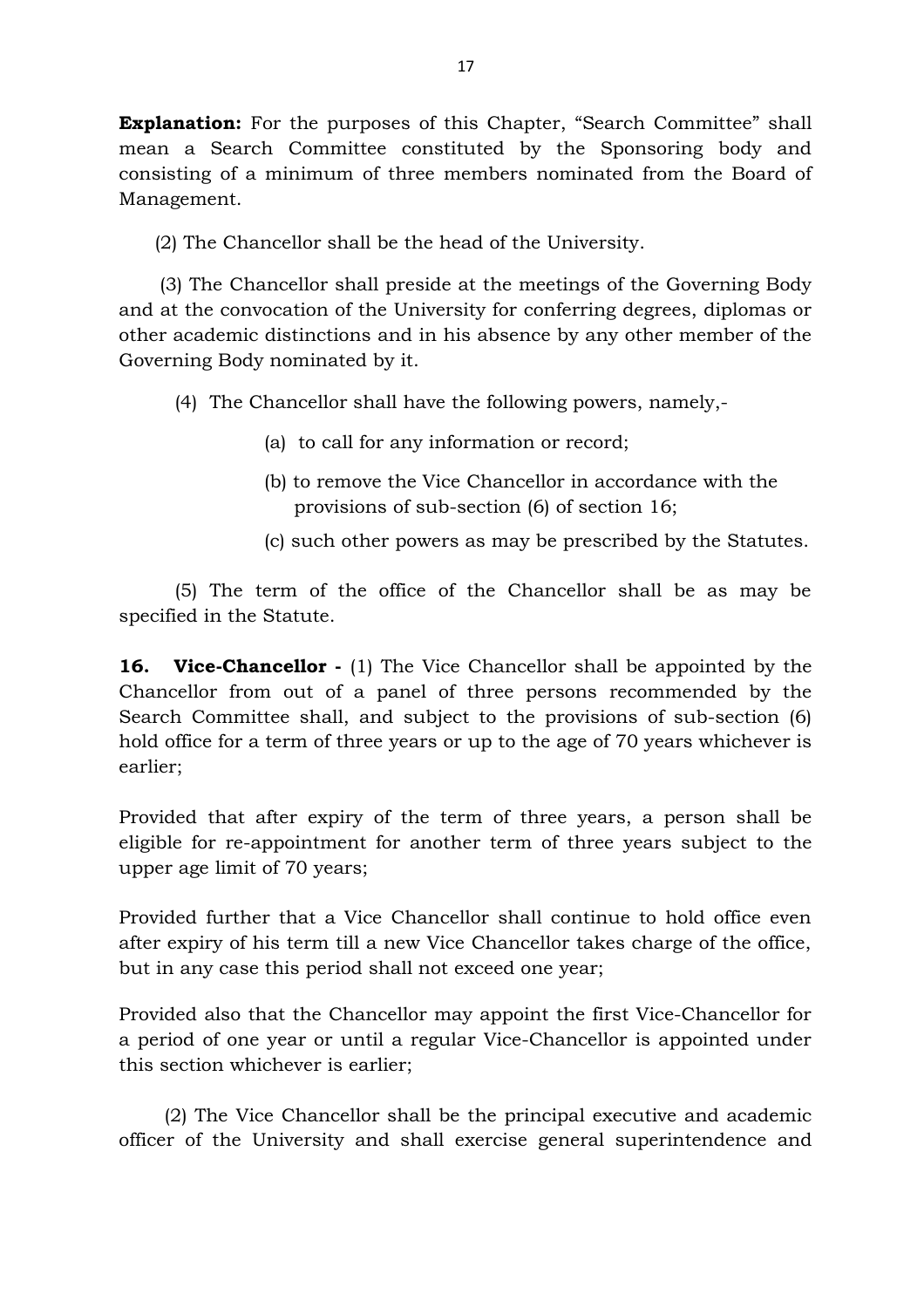control over the affairs of the University and shall execute the decisions of various authorities of the University.

 (3) Where, in the opinion of the Vice Chancellor, it is necessary to take immediate action on any matter for which powers are conferred on any other officer or authority by or under this Act, he may take such action as he deems necessary and shall at the earliest opportunity thereafter report his action to such officer or authority as would have in the ordinary course dealt with the matter:

 Provided that if in the opinion of the concerned officer or authority such action should not have been taken by the Vice Chancellor then such case shall be referred to the Chancellor, whose decision thereon shall be final:

 Provided further that where any such action taken by the Vice Chancellor affects any person in the service of the University, such person shall be entitled to prefer, within three months from the date on which such action is communicated to him, an appeal to the Governing Body and it may confirm or modify or reverse the action taken by the Vice Chancellor.

 (4) Where, in the opinion of the Vice Chancellor , decision of any officer or authority of the University is not within the powers conferred by this Act or is likely to be prejudicial to the interest of the University, he shall request the concerned authority to revise its decision within fifteen days from the date of its decision and in case the authority refuses to revise such decision wholly or partly or fails to take any decision within fifteen days, then such matter shall be referred to the Chancellor and his decision thereon shall be final.

 (5) The Vice Chancellor shall exercise such powers and perform such functions as may be specified by the Statutes or the Ordinances.

 (6) If, at any time upon representation made or otherwise and after making such inquiry as may be deemed necessary, the situation so warrants and if the continuance of the Vice-Chancellor is not in the interests of the university, the Chancellor may, by an order in writing stating the reasons therein, ask the Vice- Chancellor to relinquish his office from such date as may be specified in the order:

 Provided that before taking an action under this sub-section, the Vice Chancellor shall be given an opportunity of being heard, in person.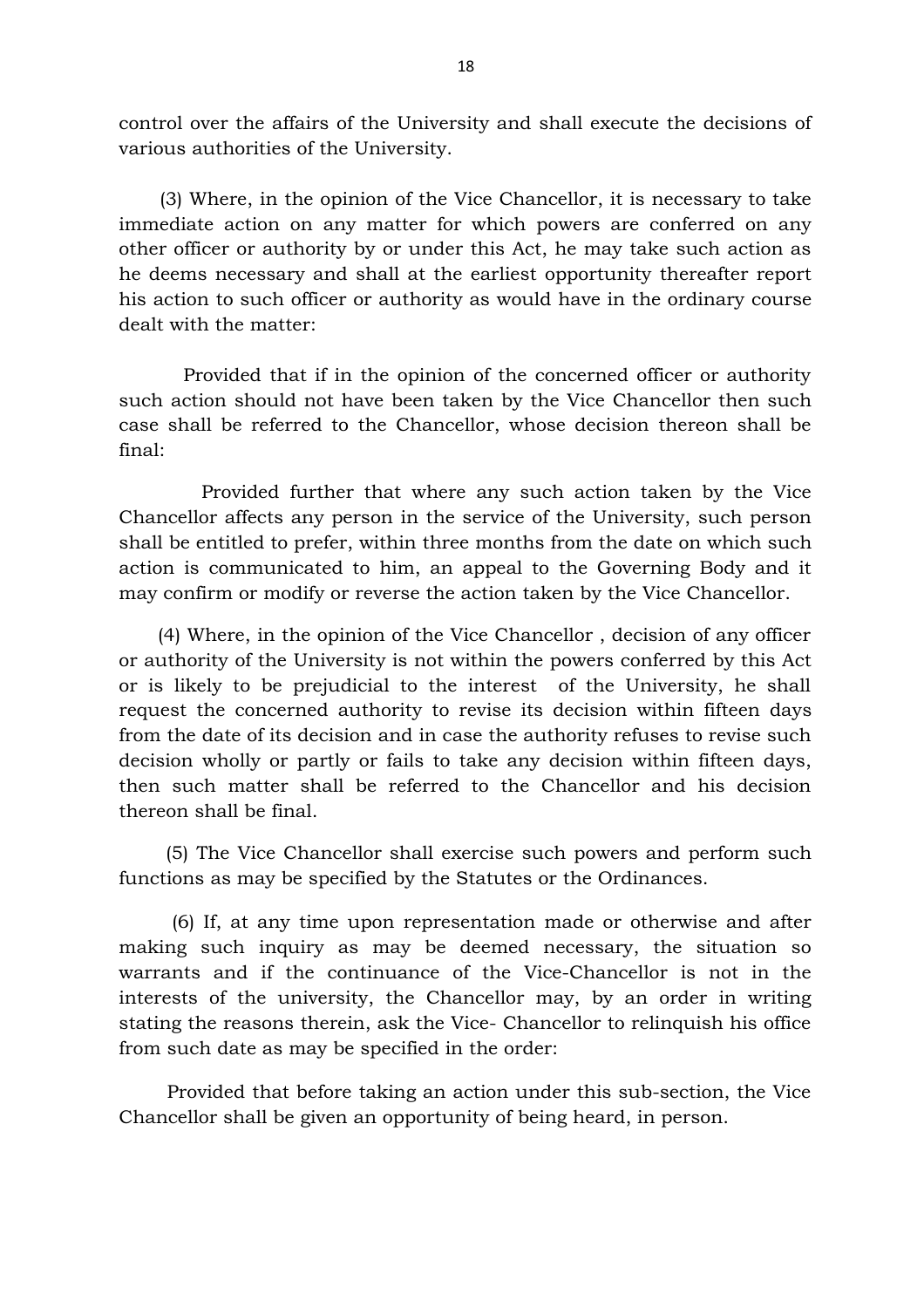**17. Registrar -** (1) The appointment of the Registrar shall be made by the Chancellor in such manner as may be specified by the Statutes;

 (2) All contracts shall be signed and all documents and records shall be authenticated by the Registrar on behalf of the University;

 (3) The Registrar shall be the Member-Secretary of the Governing Body, the Board of Management and the Academic Council but he shall not have a right to vote;

 (4) The Registrar shall exercise such powers and perform such duties as may be specified in the Statutes or the Ordinances.

**18. Chief Finance & Accounts Officer-** (1) The appointment of the Chief Finance and Accounts Officer shall be made by the Chancellor in such manner as may be specified by the Statutes;

 (2) The Chief Finance and Accounts Officer shall exercise such powers and perform such duties as may be specified in the Statutes or the Ordinances.

**19. Other Officers,-** (1) The University may appoint such other officers as may be necessary for its functioning;

 (2) The manner of appointment of other officers of the University and their powers and functions shall be such as may be specified in the Statutes or the Ordinances.

# **CHAPTER IV AUTHORITIES OF UNIVERSITY**

**20. Authorities of the University -** The following shall be the authorities of the University, namely:-

- (a) The Governing Body;
- (b) The Board of Management;
- (c) The Academic Council; and

(d) such other authorities as may be declared by the Statutes to be the authorities of the University.

**21. Constitution, Tenure, Powers, Quorum, etc. of the Governing Body -** (1) The Governing Body of the University shall consist of at least six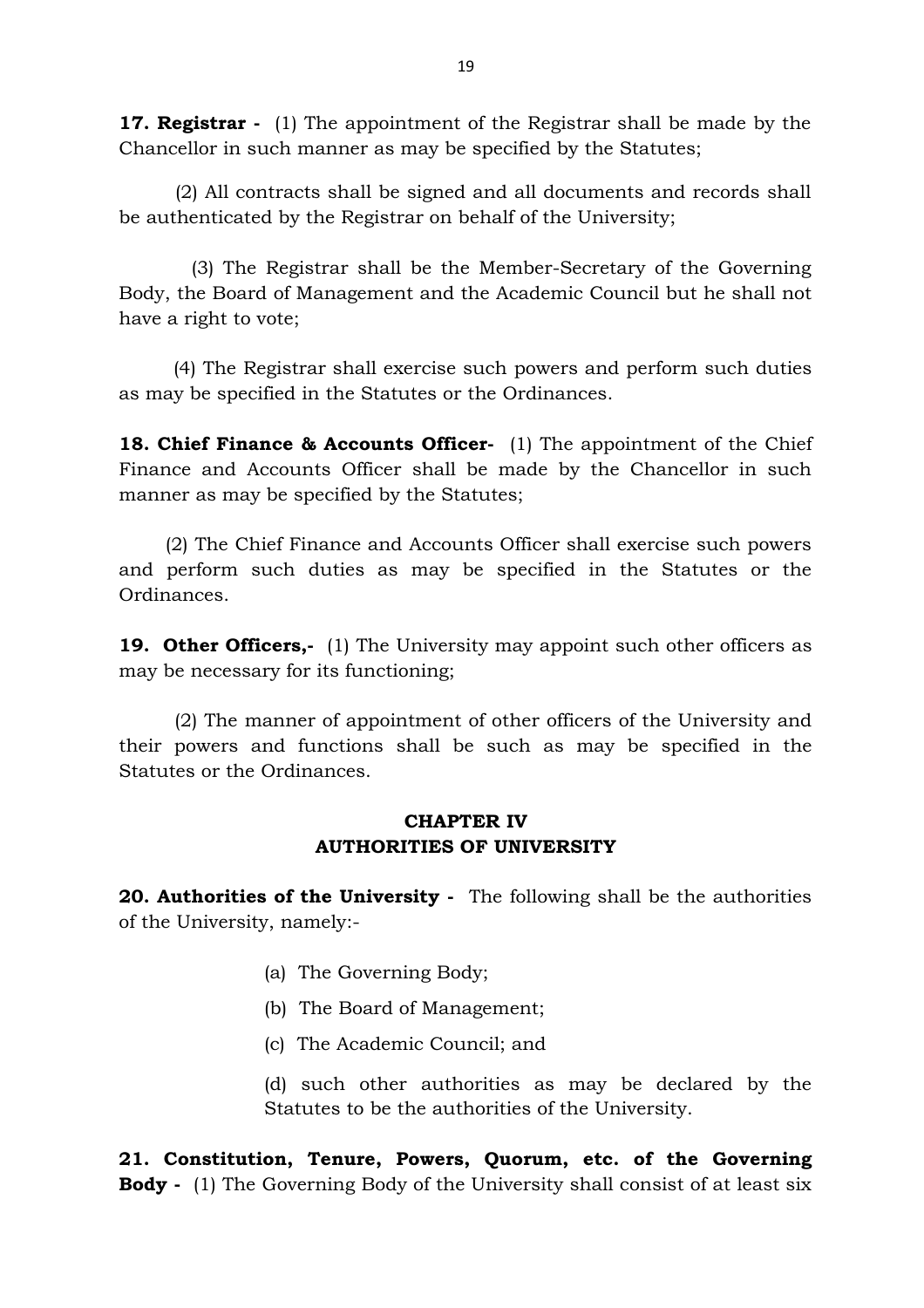members, including the Chancellor, the Vice Chancellor, and the remaining members to be nominated by the sponsoring body who shall be eminent people of standing; in the fields as may be specified:

Provided that it shall be the duty of sponsoring body, to maintain the gender parity, in nominating women members not less than one half of the total members in the composition of the Governing body.

(2) (a) Save as otherwise provided in this section, the term of nominated members of the Board shall be a minimum of three and a maximum of five years from the date of nomination:

Provided that each nominated member is eligible to hold the position for additional term not more than 10 years.

(b) An ex-officio member shall continue so long as he holds the office by virtue of which he is such a member;

(c) As nearly as one third of the nominated members, except the ex-officio member shall retire by rotation each year. In the first two instances, the Board may decide the procedure to identify the members who will retire;

(d) A member may resign his office by informing in writing to the Chairperson, but he shall continue in office until his resignation has been accepted.

(3) The Governing Body shall be the overarching supervisory and statutory authority of the University. All the movable and immovable property of the University shall vest in the Governing Body;

(4) The Governing Body shall have the following powers, namely,-

(a) to provide general superintendence and directions and to control functioning of the University by using all such powers as are provided by this Act;

(b) to review the decisions of other authorities of the University in case they are not in conformity with the provisions of this Act;

(c) to approve the budget and annual report of the University;

(d) to lay down the extensive policies to be followed by the University;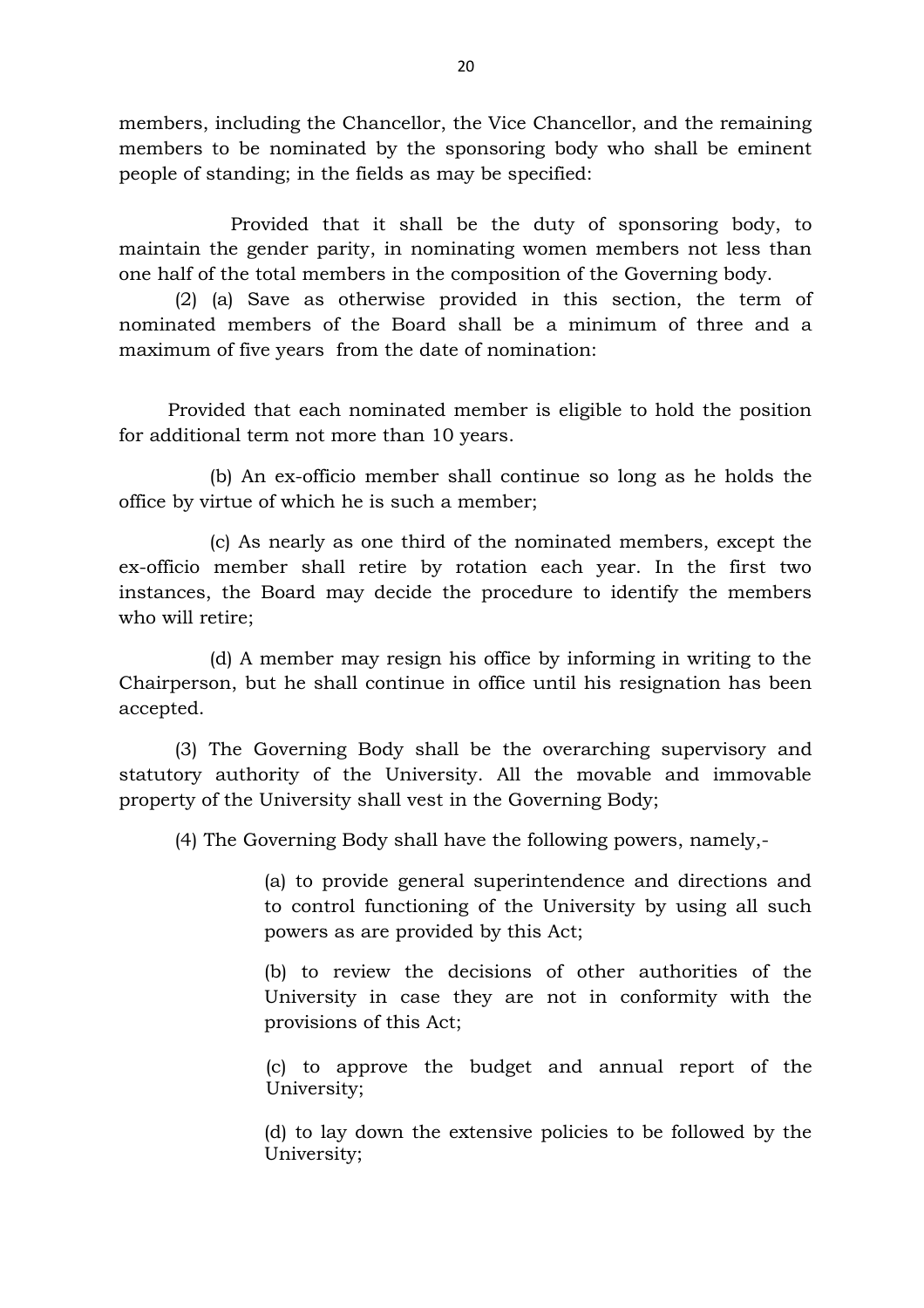(e) to recommend to the Sponsoring body about the voluntary liquidation of the University; and

(f) such other powers as may be prescribed by the Statutes.

(g) to vest to the Board of Management or any other entity or official of the University such of its powers as it deems appropriate, along with the appropriate governance mechanism;

(5) The Governing Body shall meet at least four times in a financial year with one meeting in each quarter;

(6) A minimum of one-half of the members shall form a quorum for a meeting of the Governing Body;

**22. Board of Management -** (1) The Board of Management shall consist of a minimum of 8 and a maximum of 12 members, including the following persons,-

(a) the Vice Chancellor;

(b) up to one-fourth members of the Board of Management to be nominated by the Sponsoring body;

(c) eminent persons from the fields of Management, Finance, Science & Technology or Public Administration, who are not the members of the Governing Body, to be nominated by the Sponsoring body;

(d) persons from amongst the Heads of Departments of the University, to be nominated by the Sponsoring body.

Provided that it shall be the duty of the sponsoring body, to maintain the gender parity in nominating women members in any case not less than one fourth and not more than one half of total members in the composition of the Board.

 (2) The Vice Chancellor shall be the Chairperson of the Board of Management:

 Provided that in the absence of the Vice Chancellor, the Chancellor may, at his discretion, nominate any other member of the Governing Body to be the Chairperson of the Board of Management.

(3) The Powers and functions of the Board of Management shall be such as may be specified by the Statutes;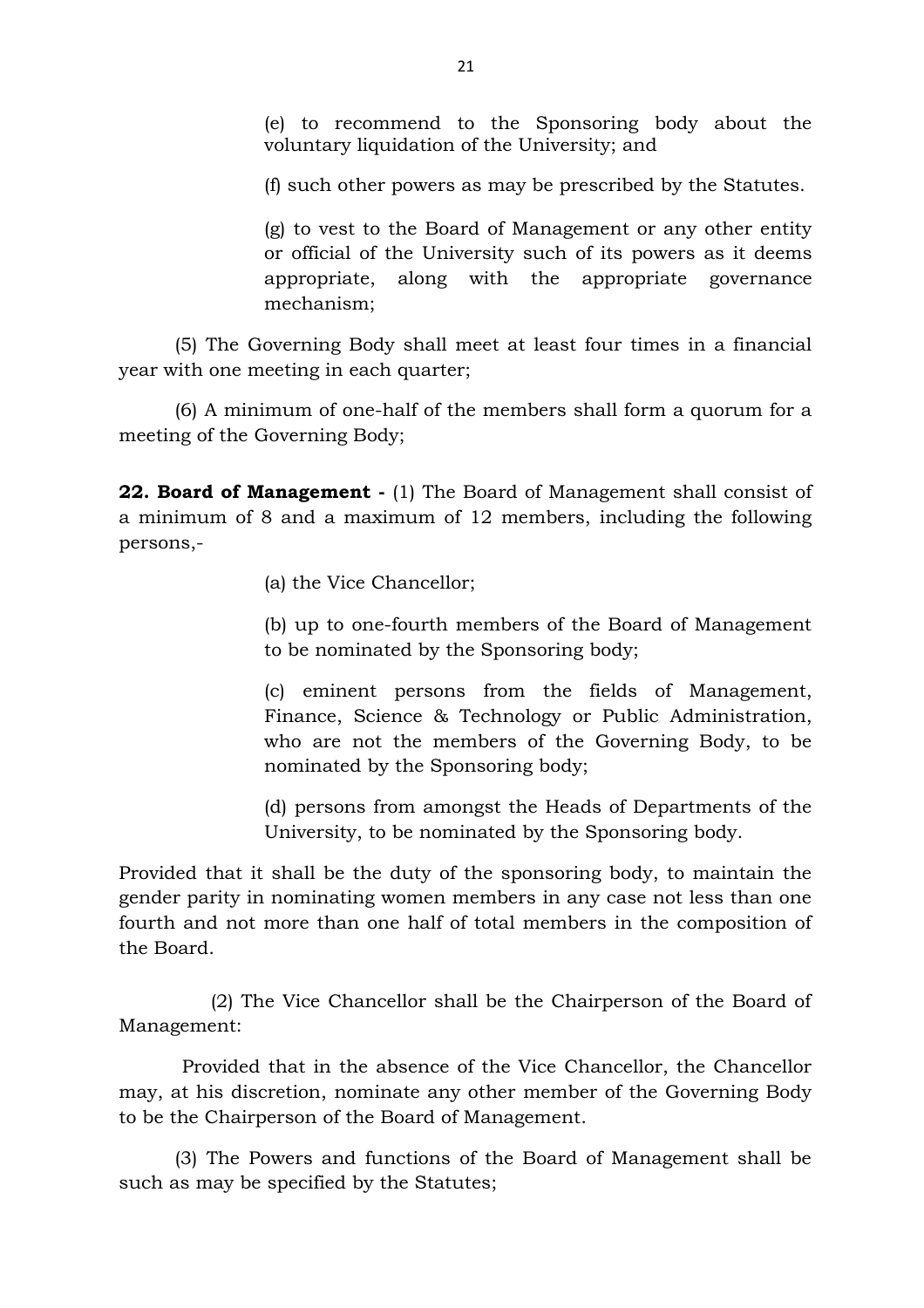(4) The Board of Management shall meet at least once in every two months;

(5) A minimum of one-half of the members shall form a quorum for a meeting of the Board of Management;

**23. Academic Council-** (1) The Academic Council shall consist of the Vice Chancellor, the Registrar and such other members as may be specified by the Statutes;

 (2) The Vice Chancellor shall be the Chairperson of the Academic Council;

 (3) The Academic Council shall be the principal academic body of the University and shall, subject to the provisions of this Act, the Statutes, the Ordinances and the rules made thereunder, co-ordinate and exercise general supervision over the academic policies of the University;

 (4)The quorum for meetings of the Academic Council shall be such as may be specified by the Statutes.

**24. Disqualifications-** (1) A person shall be disqualified from being a member of any of the authorities or bodies of the University, if,-

> (a) he is of unsound mind and stands so declared by a competent court;

(b) he is an undischarged insolvent;

(c) he has been convicted of any offence involving moral turpitude;

(d) he is conducting or engaging himself in private coaching with or without pecuniary gain; or

(e) he has been punished for indulging in or promoting unfair practice in the conduct of any examination, in any form, anywhere.

**25. Vacancies not to invalidate the constitution of, or the proceedings of any authority or body of University -** No act or proceedings of any authority of the University shall be invalid merely by reason of any vacancy in or defect in the constitution of any authority or body of the University.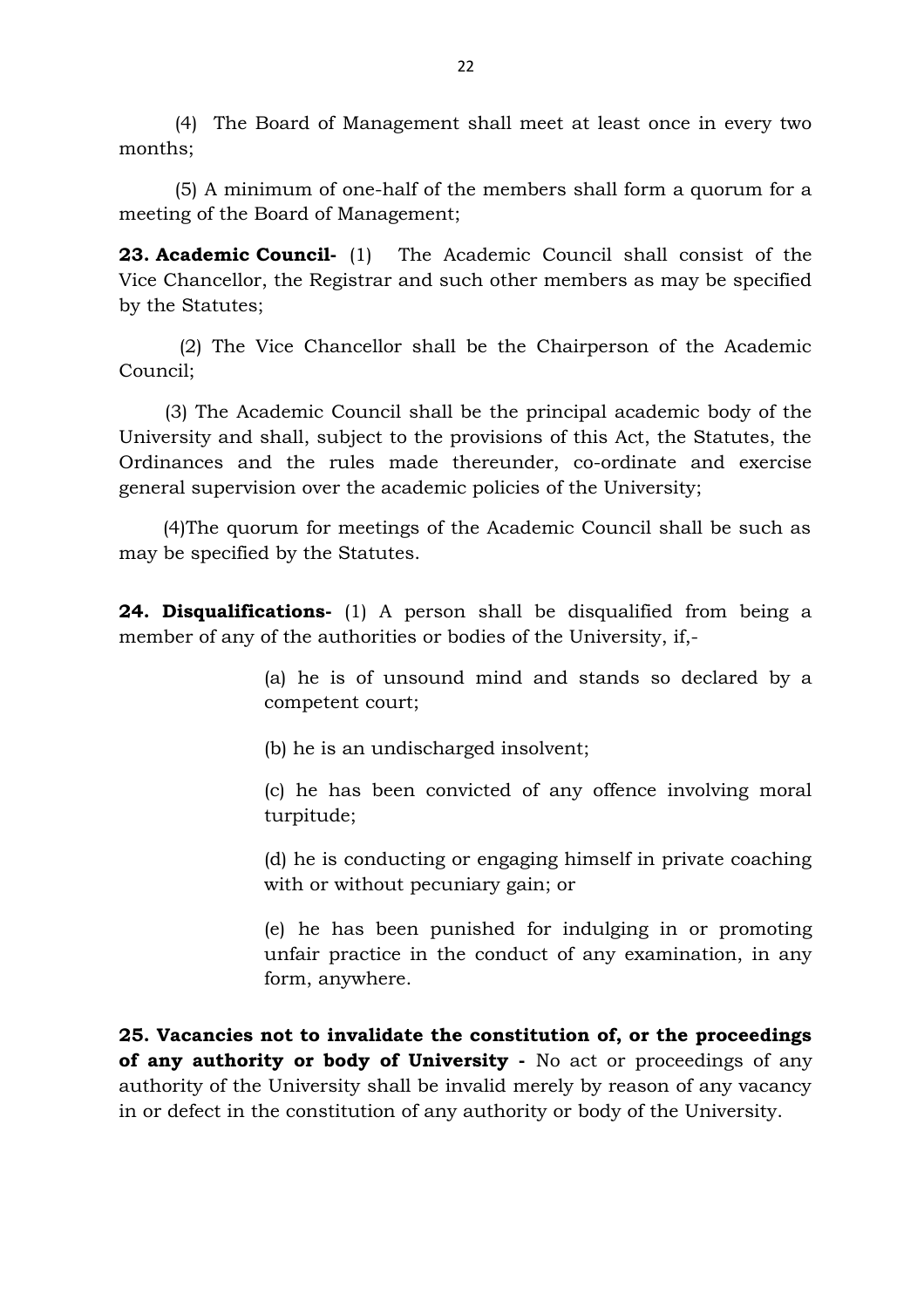**26. Constitution of committees -** The authorities of the University may constitute such committees with such terms of reference as may be necessary for specific tasks to be performed by such committees. The constitution of such committees, powers to be exercised and duties to be performed shall be such as may be specified by the Statutes.

## **CHAPTER V STATUTES, ORDINANCES AND REGULATIONS**

**27. First Statutes -** (1) Subject to the provisions of this Act, and the rules made thereunder, the First Statutes may provide for all or any of the following matters, namely:-

> (a) the constitution, powers and functions of the authorities and other bodies of the University as may be constituted from time to time;

> (b) the terms and conditions of appointment of the Vice Chancellor, his powers and functions;

> (c) the manner and terms and conditions of appointment of the Registrar and The Chief Finance and Accounts Officer, their powers and functions;

> (d) the manner and terms and conditions of appointment of other officers and teachers and their powers and functions;

> (e)the terms and conditions of service of employees of the University;

> (f) the procedure for arbitration in cases of disputes between employees or students and the University;

(g)the conferment of honorary degrees;

(h) framing of policy for admissions, including regulation of reservation of seats;

(i) fees to be charged from students; and

(j) the provisions regarding exemption from payment of tuition fee and awarding scholarships and fellowships to the students.

(2) The First Statutes of the University shall be made by the Governing Body and shall be submitted to the Government for its approval;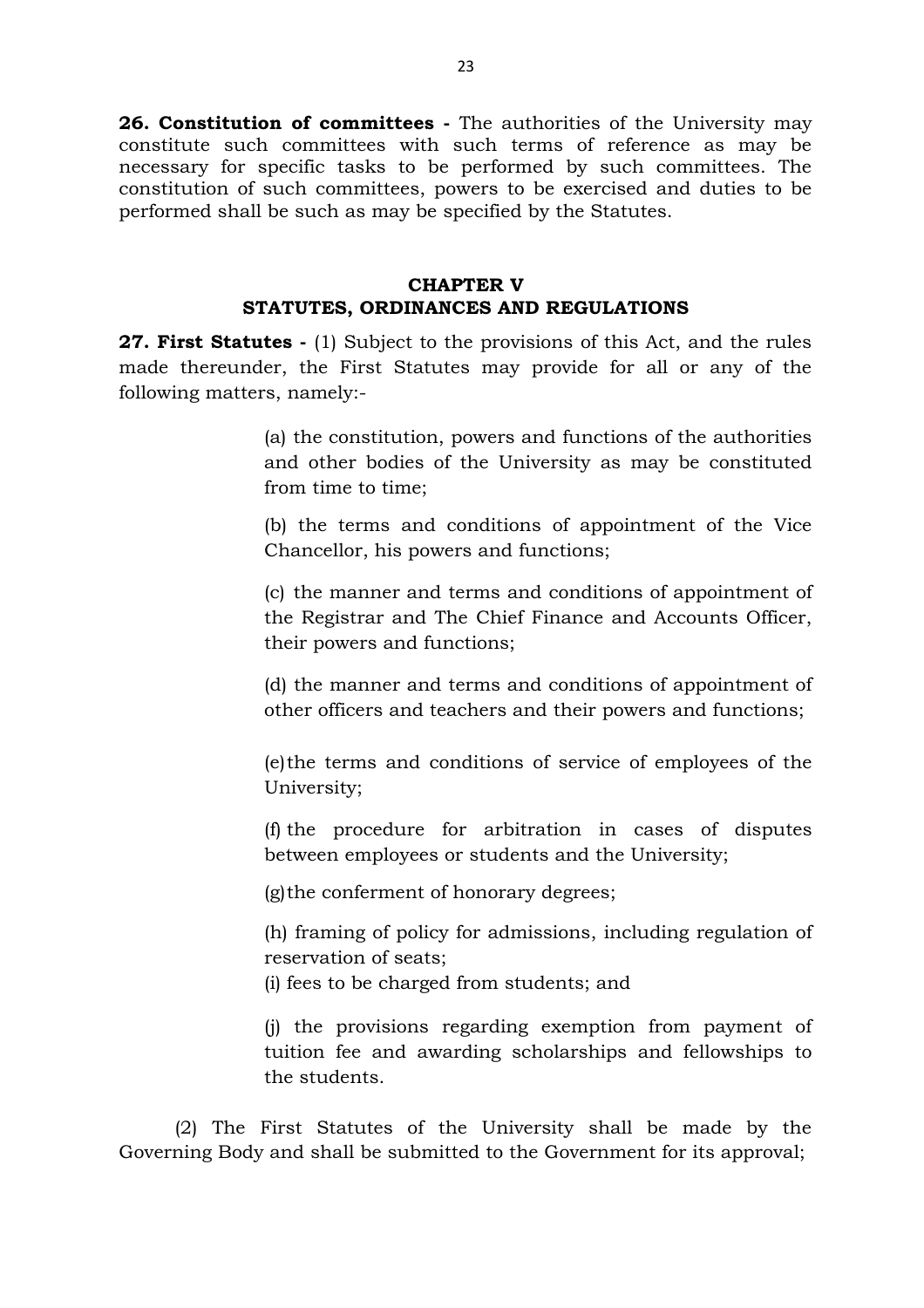(3) The Government shall consider the First Statutes, submitted by the University and shall approve it as far as possible within two months from the date of its receipt, with or without modifications, as it may deem necessary provided that the Government shall mention reasons for such modifications, if any;

(4) The University shall communicate its agreement to the First Statutes as approved by the Government, and if it desires not to give effect to any or all the modifications made by the Government under sub-section (3), it may give reasons therefore and after considering such reason, the Government may or may not accept the suggestions made by the University.

(5) The Government shall publish the First Statutes, as finally approved by it, in the Andhra Pradesh *Gazette*, and thereafter it shall come into force from the date of such publication.

**28. Subsequent Statutes-** (1) Subject to the provisions of this Act and the rules made there under, the subsequent Statutes of the University may provide for all or any of the following matter, namely,-

(a) Creation of new authorities of the University;

(b) accounting policy and financial procedure;

(c) representation of teachers in the authorities of the University;

(d) Creation of new departments and abolition or restructuring of existing department;

(e) institution of medals and prizes;

(f) procedure for creation and abolition of posts;

(g) revision of fees;

(h) alteration of the number of seats in different disciplines; and

(i) all other matters which by or under the provisions of this Act require to be specified by the Statutes.

(2) The Statutes of the University other than the First Statutes shall be made by the Board of Management with the approval of the Governing Body;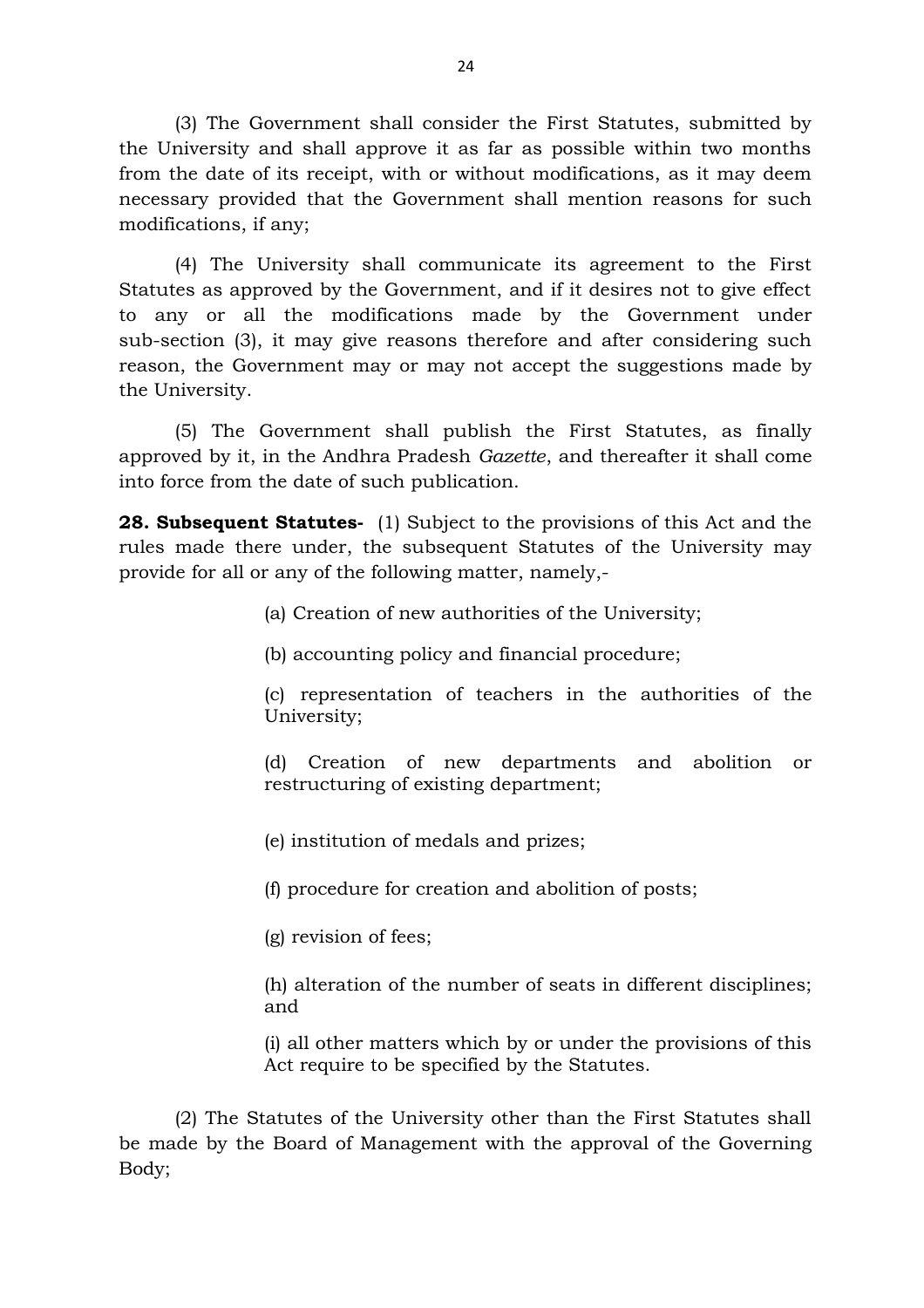(3) The Statutes made under sub-section (2) shall be submitted to the Government and it may approve or, if it considers necessary, give reasoned suggestions for modification as far as possible within two months from the date of receipt of the Statutes;

(4) The Governing Body shall consider the modifications suggested by the Government and return the Statutes to it with its agreement to such changes or with its comments on the suggestions made by the Government;

(5) The Government shall consider the comments of the Governing Body and may approve the Statutes with or without modifications and it shall be published by it in the Andhra Pradesh *Gazette*, and shall come into force from the date of such publication.

**29. First Ordinances -** (1) Subject to the provisions of this Act, the rules and the Statutes made thereunder, the first Ordinances may provide for all or any of the following matters, namely,-

> (a) the admission of students to the University and their enrolment as such;

> (b) the courses of study to be laid down for degrees and diplomas of the University;

> (c) the award of degrees, diplomas and other academic distinctions, the minimum qualifications for the same;

> (d) the rules & procedures for award of fellowships, scholarships, stipends, medals and prizes;

> (e) the conduct of examinations, including the terms of office and manner of appointment and the duties of examining bodies, examiners and moderators;

> (f) fees to be charged for the various courses, examinations, degrees or diplomas of the University;

> (g) provision of various student facilities & services provided by the University including but not limited to student housing;

> (h) Provision regarding disciplinary action against the students;

> (i) the creation, composition and functions of any other body which is considered necessary for improving the academic standards of the University;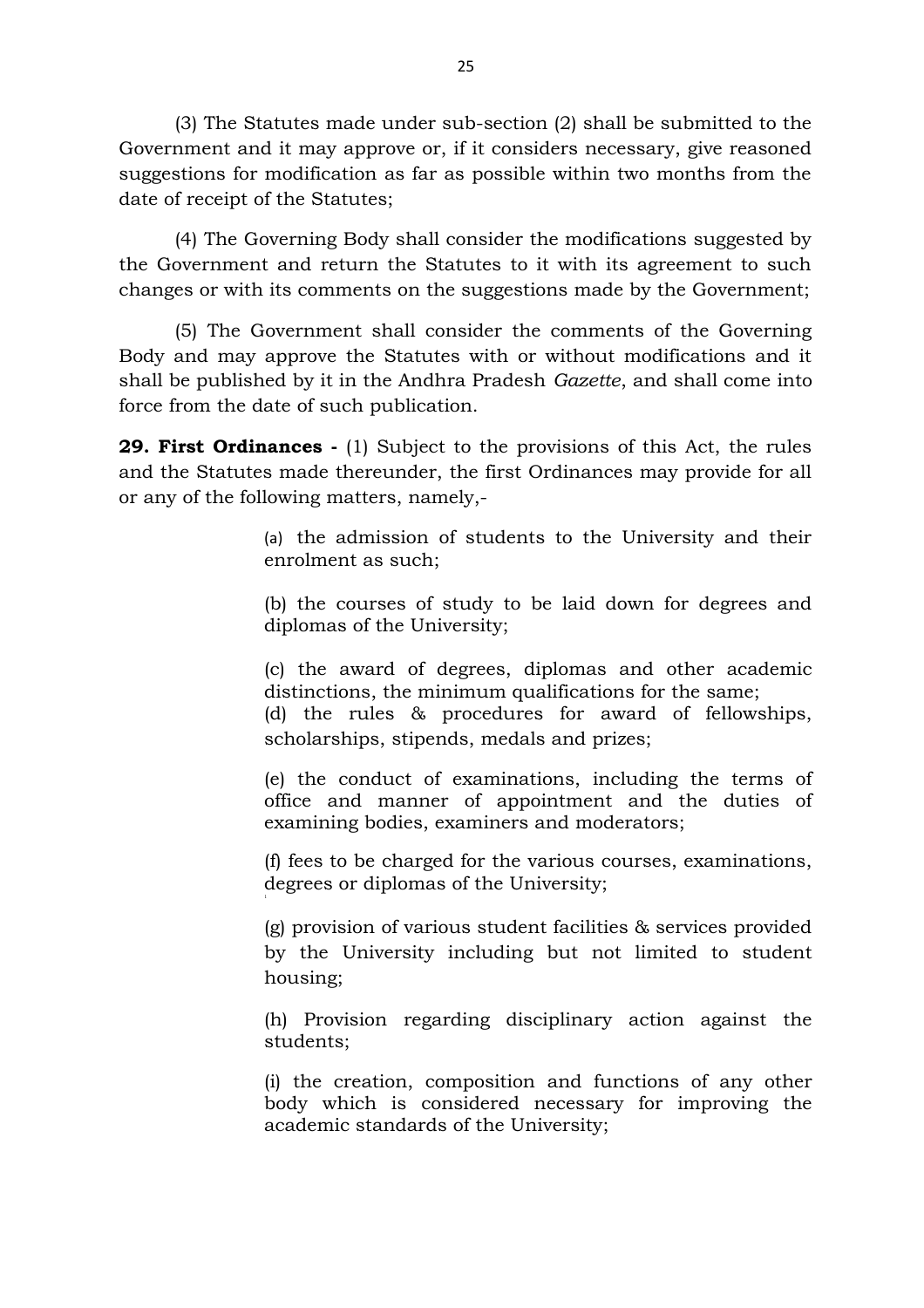(j) the manner of co-operation and collaboration with other Universities and institutions of higher education;

(j) such other matters which are required to be provided by the Ordinance by or under this Act.

 (2) The First Ordinance of University shall be made by the Vice Chancellor which, after being approved by the Board of Management, shall be submitted to the Government for its approval;

 (3) The Government shall consider the First Ordinances submitted by the Vice Chancellor under sub-section (2) as far as possible within two months from the date of its receipt and may approve it or give reasoned suggestions for modifications therein;

 (4) The Vice Chancellor shall either modify the Ordinances incorporating the suggestion of the Government or give reasons for not incorporating any of the suggestions made by the Government and shall return the First Ordinances, after due consideration by the Board of Management, to the Government and on receipt of the same, it shall consider the comments of the Vice Chancellor and may approve the First Ordinances of the University with or without such modifications and it shall then be published by the Government in the Andhra Pradesh Gazette, and it shall come into force from the date of such publication.

**30. Subsequent Ordinances -** All Ordinances other than the First Ordinances shall be made by the Academic Council which after being approved by the Board of Management shall be submitted to the Government for its information and publication in the Andhra Pradesh Gazette.

**31. Regulations** - The authorities of the University may, subject to the prior approval of the Board of Management make Regulations, consistent with this Act, the Statutes, the Ordinances and the rules made thereunder, for the conduct of business of each such authority and committees constituted by each such authority.

# **CHAPTER VI REGULATION AND ACCREDITATION OF UNIVERSITY**

**32. Regulation and Accreditation of University -** (1) A Regulatory Authority shall be established by the Government for the purpose of providing an outcome-oriented & light-touch regulatory mechanism at the state level for enabling development of high-quality institutions, providing a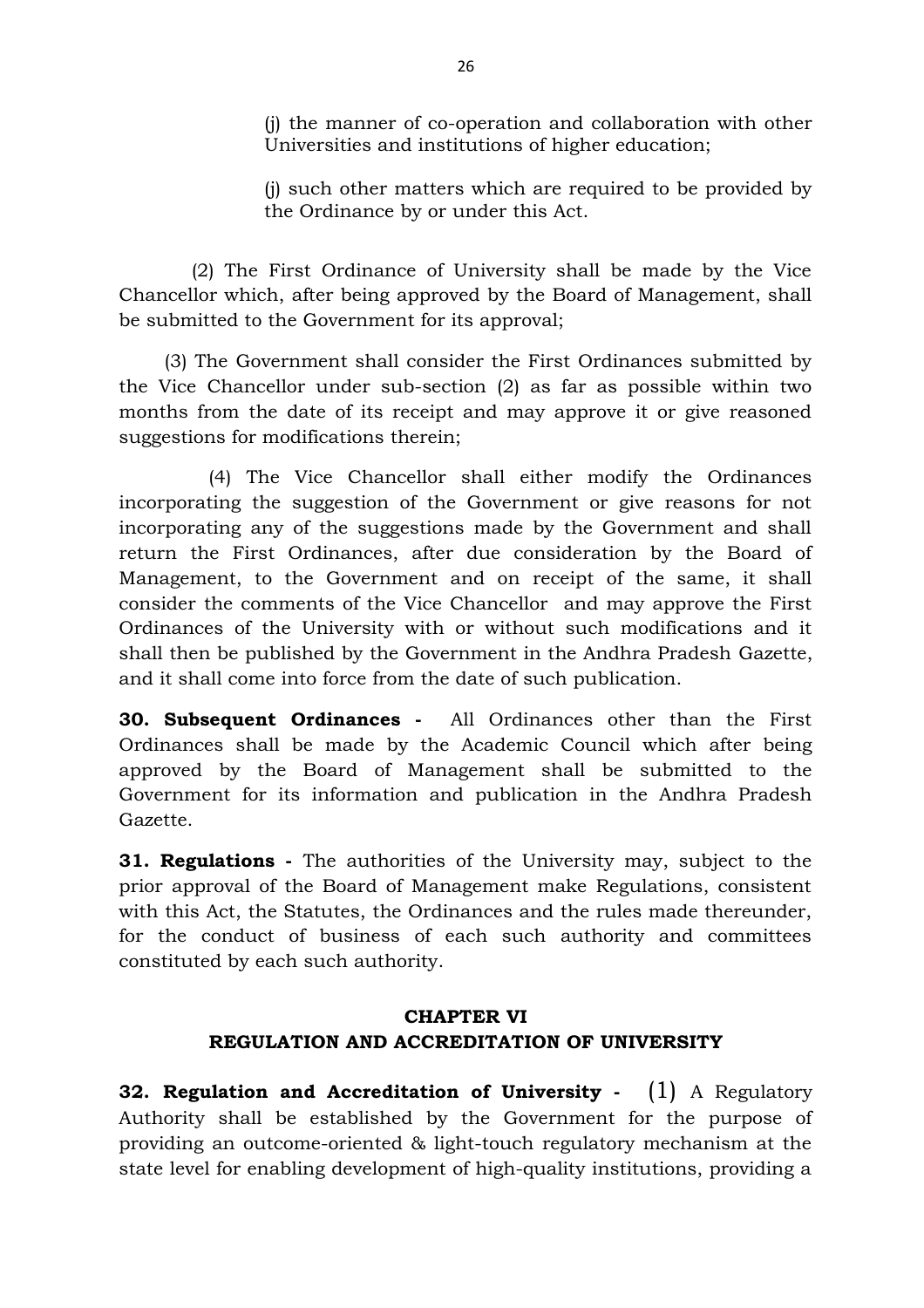facilitative environment for universities to operative and thrive, safeguard the interests of students, among others to be notified by the Government from time to time. The regulatory body will work as an interface between the Government, universities, central regulators, and other entities as needed. The Regulatory Authority shall also have the responsibility for setting up the framework under which independent accreditors will be authorized to carry out the task of accrediting universities, and to act as the overall supervision agency for such accreditors. The Regulatory Authority shall not accredit universities and other institutions directly;

(2) Once formed, the Regulator Authority shall create the framework of accreditation, which would cover all universities and colleges in the State, within 90 days after constitution. Accreditors shall be independent and could be a private or public entity. The first set of a minimum of two accreditors shall be identified and authorized for operation within 180 days of setting of the Regulatory Authority;

(3) The Regulatory Authority shall function under the general control of the Chief Minister of Andhra Pradesh.

(4) The Regulatory Authority shall consist of a Chairperson and such other members, not exceeding three, as the Government may decide from time to time.

(5) The Chairperson shall be an eminent educationist or a higher education administrator who has a thorough knowledge of the working of the institutions of higher education. The members shall be persons of repute in the field of education, finance, law, administration or management.

(6) The Chairperson and members shall be appointed by the Chief Minister from a list of three names each selected by a Search Committee of three members which shall be constituted by the Chief Minister. The members nominated shall, to the extent possible, be from the Eminent Persons panel.

(7) The Regulatory Authority shall have a full time Chief Executive Officer who has significant experience with and in higher education, who shall be a professional appointed by the Government and shall be an officer not below the rank of a Secretary to Government. The Regulatory Authority shall also have a full time Director for Accreditation Framework, who shall be a professional appointed by the Government and shall be an officer not below the rank of an Additional Secretary to the Government.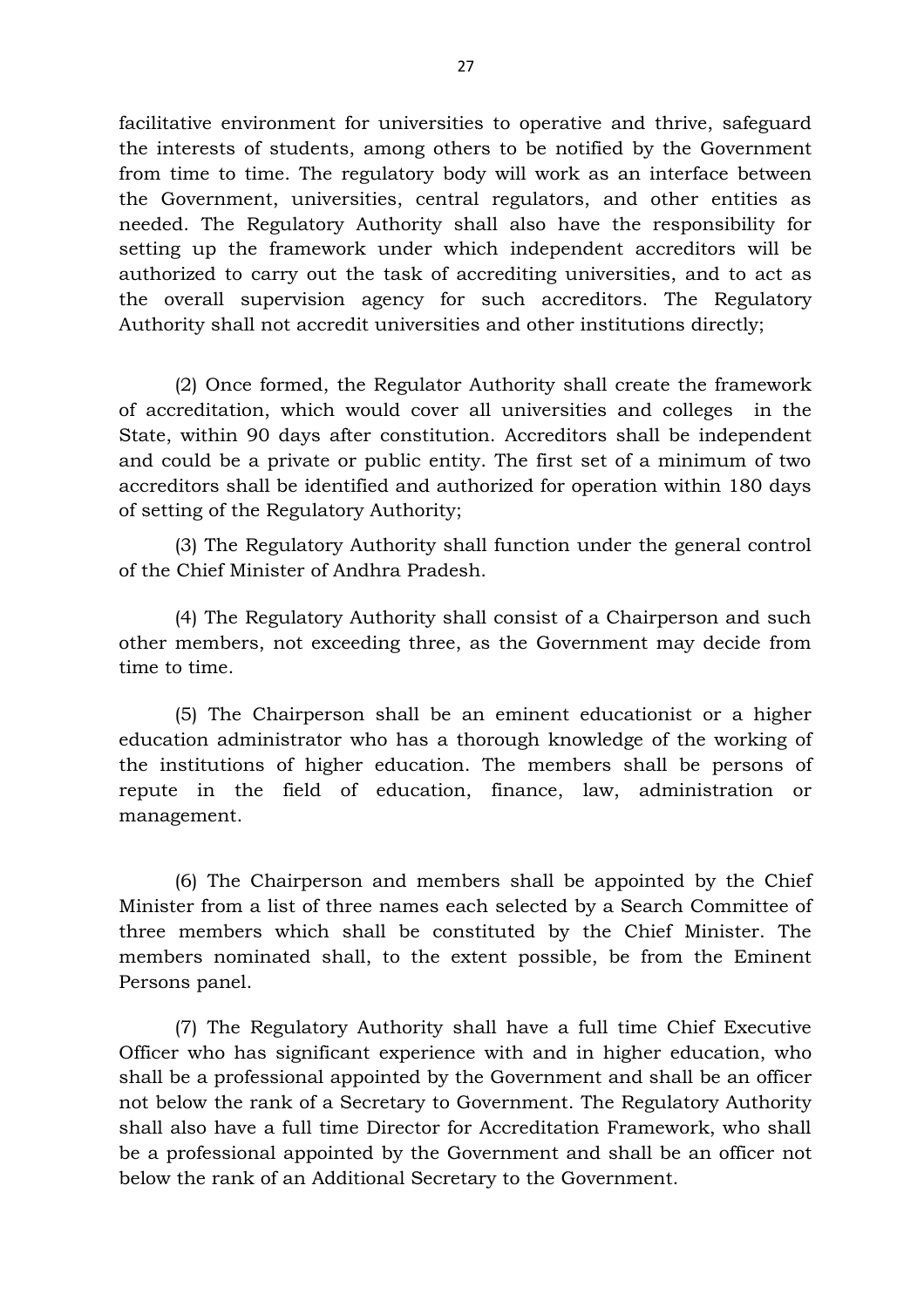(8) The Chairperson, Chief Executive Officer, Director and the members shall not be connected in any way with any of the private universities established under this Act.

(9) The Chairperson and members of the Regulatory Authority shall hold office for a term of three years from the date on which the individual enters office, or until he attains the age of seventy years, whichever is earlier, and he shall be eligible to be considered for a second term of aforesaid years subject to the upper age limit of seventy years:

 Provided that notwithstanding the expiry of the said period the Chairperson shall continue in office until his successor is appointed, but such period shall not exceed six months:

 Provided further that after the expiry of the term, the Chairperson and the members of the Regulatory Authority shall be prohibited from accepting any pecuniary benefits in any form or in any name whatsoever and any assignment or employment in any of the private universities established under this Act.

(10) The other terms and conditions of services of Chairperson and the members, mode of authentication of orders and decisions of the Regulatory Authority and instrument issued by the Regulatory Authority, procedure of meeting of the Regulatory Authority, recruitment and service conditions of the staff of the Regulatory Authority, temporary association of persons with the Regulatory Authority for particular purpose, fund of the Regulatory Authority as budget, annual report, accounts, audit and such other matter, as may be required for proper functioning of the Regulatory Authority, shall be as prescribed.

(11) It shall be the general duty of the Regulatory Authority ---

(a) to take all such steps as it considers necessary for enabling maintenance of standards of teaching, examination and research in the private universities;

(b) to provide the necessary guidance and supervision to the accrediting bodies ;

(c) notwithstanding anything contained in any other law for the time being in force to ensure that private universities collect such fees and other charges which cover the cost of education imparted by them and also give a reasonable surplus or returns on investment capital to enable them to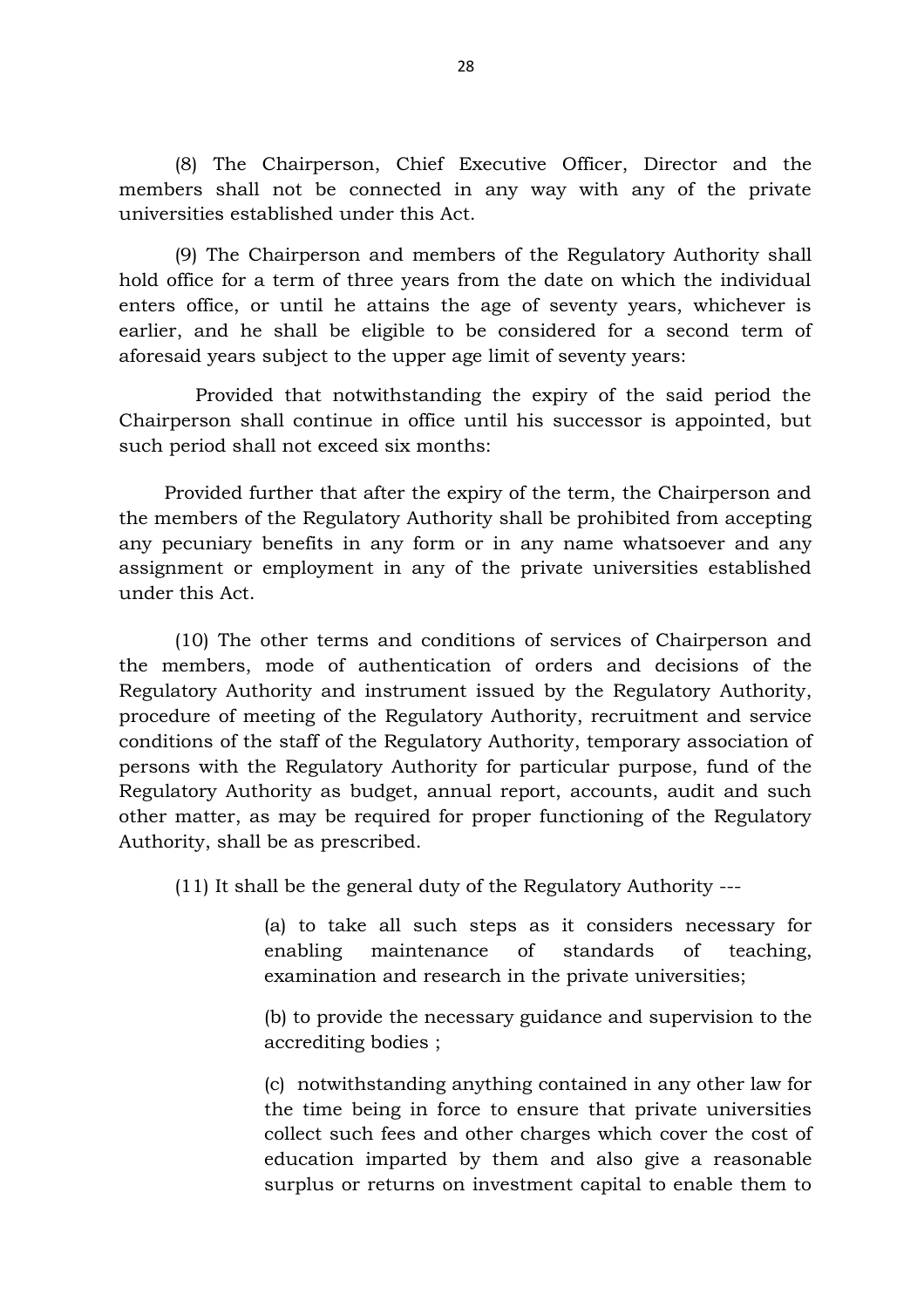maintain assets and carry out further expansion or increase endowment & other funds for future growth and expansion of the University.

(d) to ensure that a nurturing and facilitative ethos is created in the Universities that enables excellence in learning-teaching and research, while ensuring that there is no exploitation of any student from excessive collection of fee.

(e) to take action pertaining to and pursuant upon liquidation of a private university including arrangement for completion of courses, conduct of examinations, award of degrees etc. by assigning the jobs to some other State University in such a manner that the interest of the students are not adversely affected and the expenditure made for these arrangements for the students along with the process of liquidation of the private university shall be made good from the money deposited in the endowment fund and/or general fund.

(12) When there is evidence that may necessitate inspection of the University, the Regulatory Authority shall have powers to do so at any time after giving sufficient prior notice of such inspection.

(13) The findings of the Regulatory Authority shall be communicated to the University formally, with a request to rectify deficiencies or problems noted within an acceptable timeframe. At all times, the University shall have both the right to appeal to the Authority against conclusions on deficiencies or problems, as well as the responsibility to set them right expeditiously. A well-structured mechanism for appeals and their resolution shall be framed by the Authority, keeping in mind that an unnecessarily litigious environment should not be created, while working hard to enable the overall goal of the Government, viz, providing a highquality higher education framework for the State.

(14) If the Regulatory Authority is not satisfied with the reply given and the remedial action by the University, it shall report to the Government for appropriate action.

 (15) The Government may issue directions on matters of policy to the Regulatory Authority which shall be binding.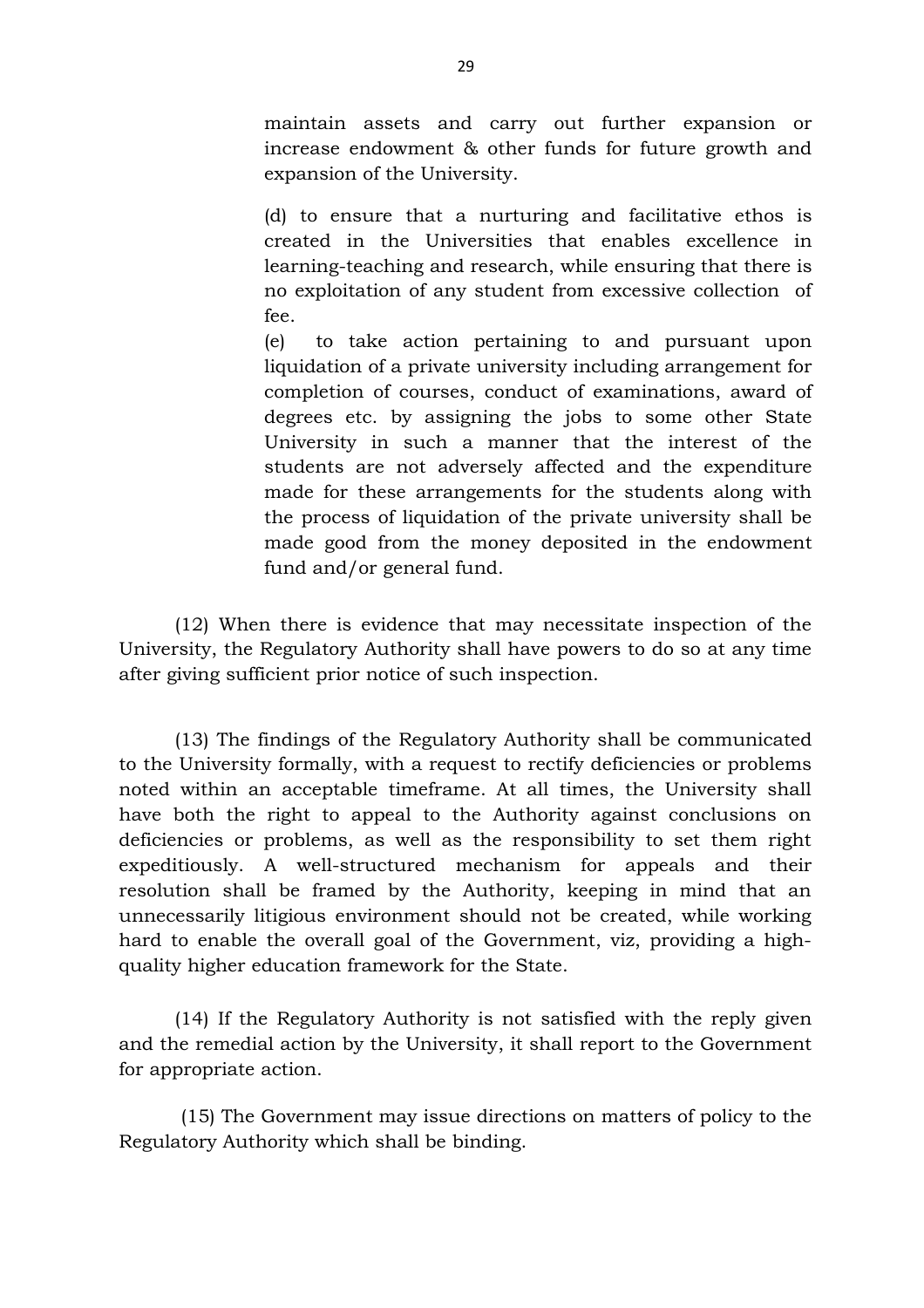**33. Admissions and Fee Structure -** (1) The University shall have full autonomy, along with full disclosure and transparency, on starting various academic programme, and the admissions process thereof, so long as it adheres fully to the admission norms that it has committed to in its approved project proposal.

 (2) The University shall have full autonomy, along with full disclosure and transparency, on setting fees for the various programmes that it decides to offer. Fees shall be determined by each University through a Fee Fixation Committee which would consist of members drawn from Board of Management, Academic Council, as well as external members. The Fee Fixation Committee shall be headed by a member of the Board of Management.

**34. Convocation -** The Convocations of the University for conferring degrees, diplomas or for any other purpose, may be held in every academic year in the manner as may be specified by the Statutes.

**35. Accreditation University -** Within a period of five years from commencement of programmes, the University shall obtain such accreditation as may be prescribed by the Government from time to time. It shall also obtain certification/accreditation from such other Regulating Bodies which are connected with the courses taken up by the University. It shall inform the Government about the grade provided to the University. The University shall ensure renewal of such accreditation from time to time.

**36. University to follow rules, regulations, norms, etc. of regulating bodies** - Notwithstanding anything contained in this Act, the University shall be bound to comply all the rules, regulations, norms, etc., of the Regulating Bodies and provide all such facilities and assistance to such Bodies as are required by them to discharge their duties and carry out their functions.

# **CHAPTER VII FUNDS OF UNIVERSITY**

**37. Endowment Fund -** (1) The Sponsoring body shall establish an Endowment Fund for the University with an amount specified in the Letter of Intent.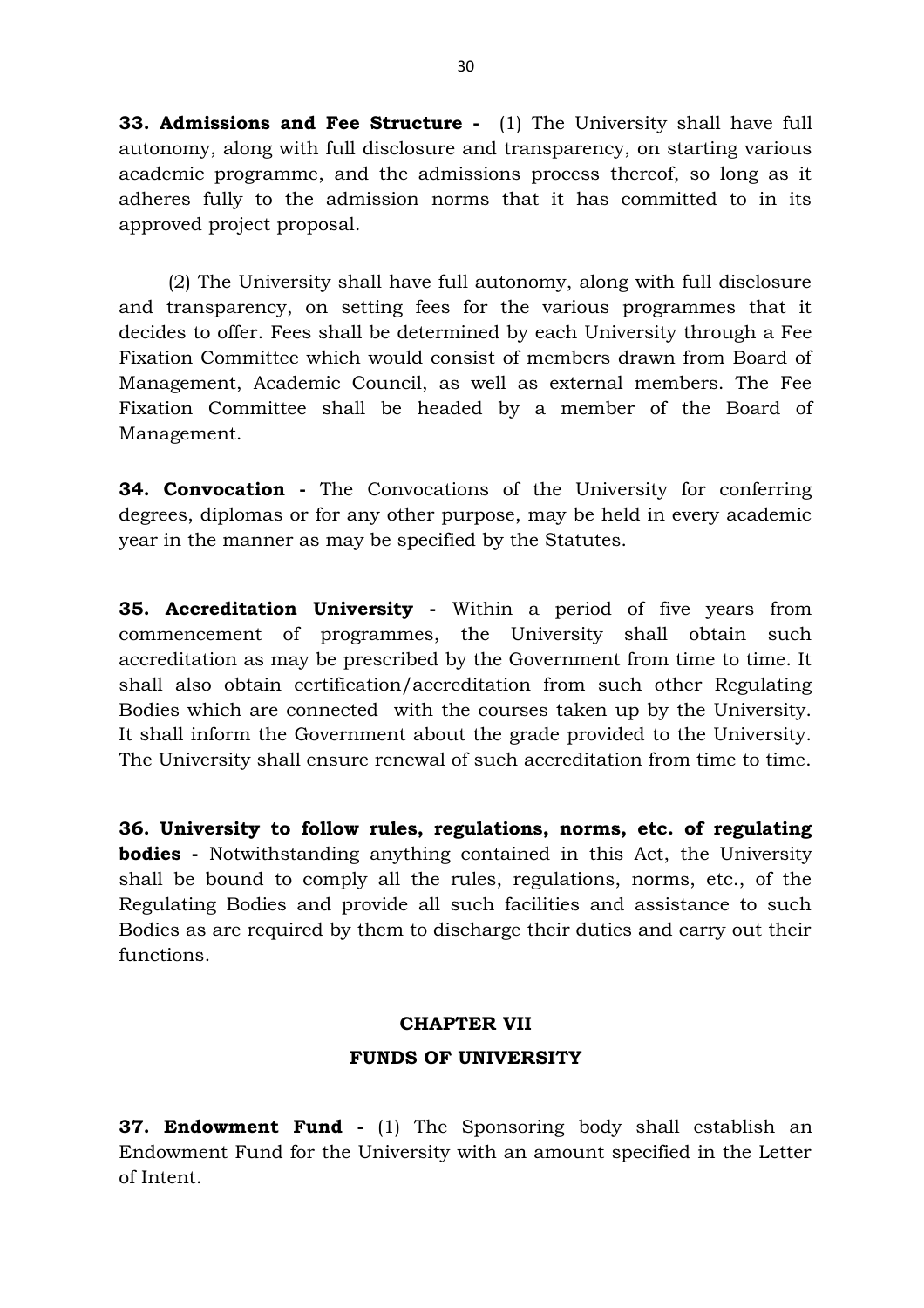(2) The Endowment Fund shall be used as security deposit to ensure that the University complies with the provisions of this Act and functions as per provisions of this Act, the Statutes, the Ordinances, the Regulations and the rules. The Government shall have the powers to order forfeiture, a part or whole of the Endowment Fund in case the University or the Sponsoring body contravenes the provisions of this Act or the Statutes, or the Ordinances, or the Regulations or the rules made thereunder. In such a case the forfeited amount shall be utilized for due compliance with the provisions of this Act, Statutes Ordinances, Regulations or the rules as the case may be:

 Provided that before issuing an order of forfeiture under this subsection, the Government shall afford an opportunity of representation to the University or the Sponsoring body as the case may be.

 (3) The University if required may utilize 75% of the income from Endowment Fund for the development of infrastructure of the University and not to meet the recurring expenditure of the University. The balance and unutilized income shall be added to the Endowment Fund.

 (4) The amount of Endowment Fund shall be invested in such highly secure & liquid instruments and kept invested until the dissolution of the University.

(5) The Governing Body shall be responsible and accountable for the safety & correct utilization of the Endowment Fund.

(6) The Governing Body shall ensure that the University prepares an audited report on the status and utilization of interest proceeds of the Endowment Fund annually, which may be sought by the Government from time to time.

 Provided that the University which fails to maintain such a report may be enquired into as per section 44.

**38. General Fund, -** Every University shall establish a fund, which shall be called the General Fund to which the following shall be credited, namely:-

(a) fees and other charges received by the University;

(b) for procurement & upkeep of the assets of the University;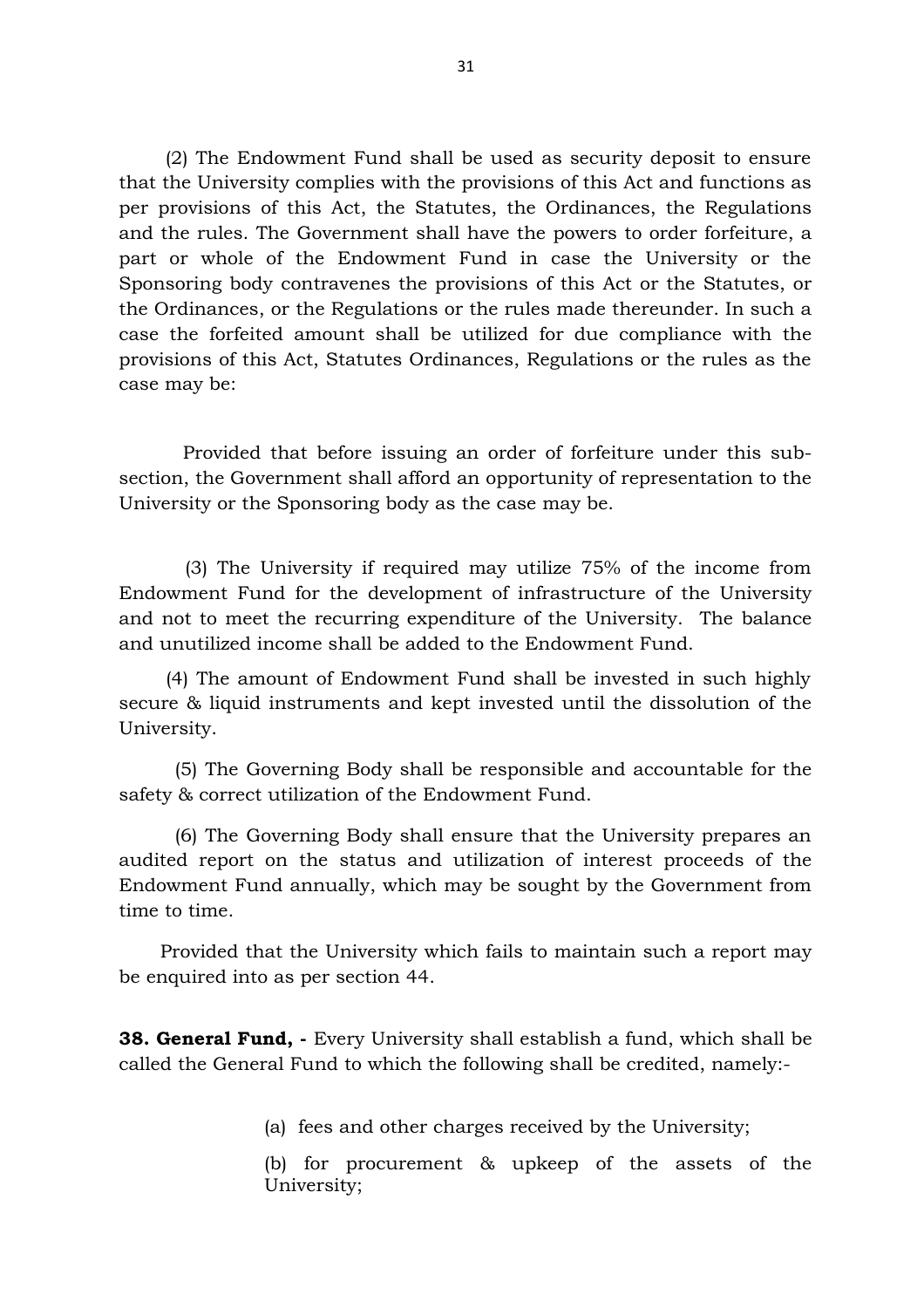(d) trusts, bequests, donations, endowments and any other grants; and

(e) all other sums received by the University.

**39. Application of General Fund, -** The General Fund shall be utilized for the following objects, namely:-

> (a) for the repayment of debts including interest charges thereto incurred by the University for the purposes of this Act and the Statutes, the Ordinances, the Regulations and the rules made thereunder with the prior approval of the Governing Body;

(b) for upkeeping the assets of the University;

(c) for the payment of the fee for audit of the funds created under sections 37 and 38;

(d) for meeting the expenses of any suit or proceedings by or against the University;

(e) for the payment of salaries, allowances, Provident Fund contributions, gratuity and other benefits to officers, employees and members of the teaching and research staff;

(f) for the payment of travelling and other allowances of the members of the Governing Body, the Board of Management, the Academic Council, other authorities and the members of any committee appointed by any of the authorities or the Chancellor or the Vice Chancellor ;

(g) for the payment of fellowships, freeships, scholarships, assistantships and other awards to the students belonging to economically weaker sections of the society or research associates, trainees or, as the case may be, to any student otherwise eligible for such awards under the Statutes, the Ordinances, the Regulations or the Rules;

(h) for the payment of any expenses incurred by the University in carrying out the provisions of this Act or the Statutes, the Ordinances, the Regulations or the Rules;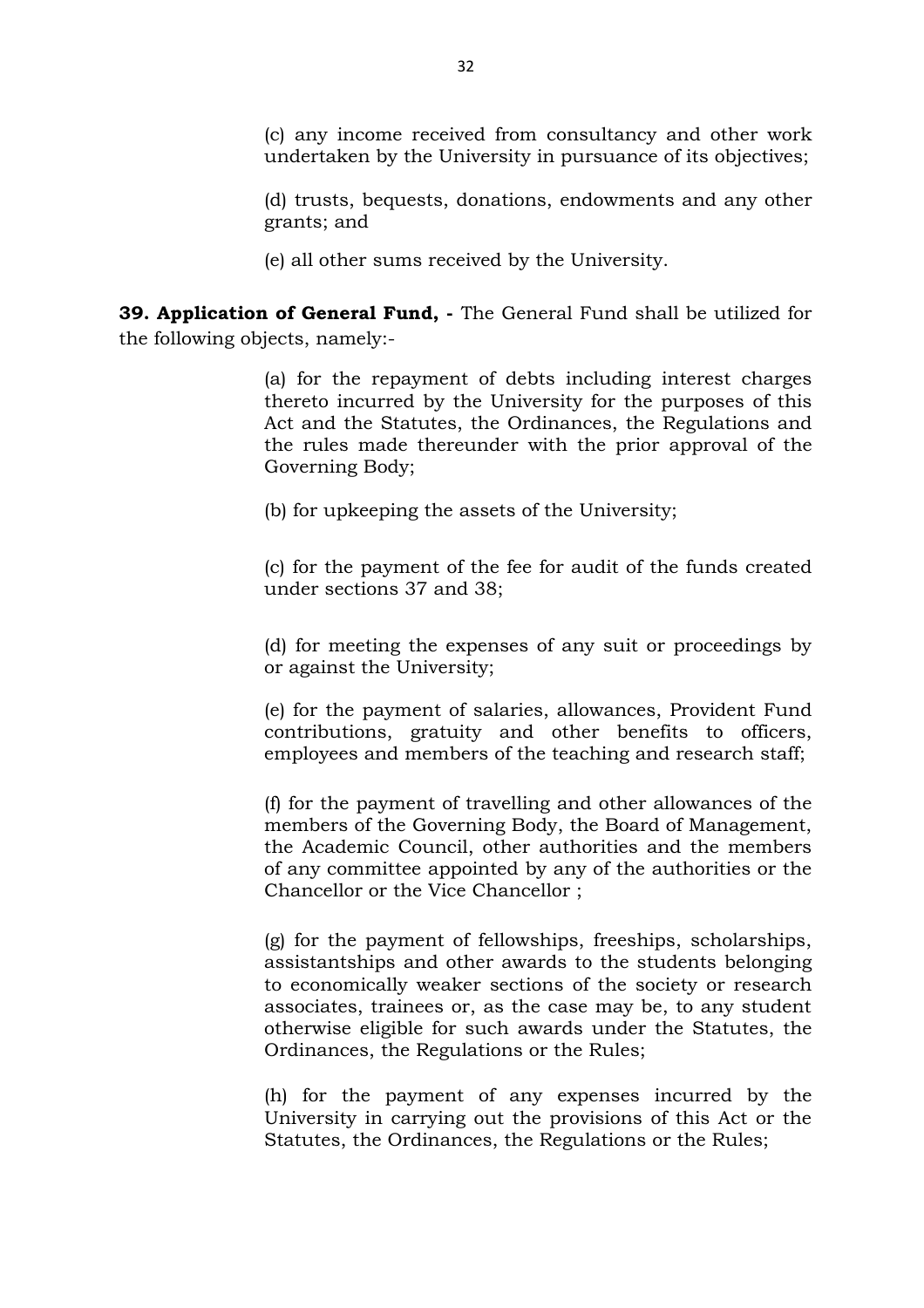(i) for the payment of cost of capital, not exceeding the prime lending rate from time to time of the State Bank of India, incurred by the Sponsoring body for setting up the University and the investments made there for;

(j) for the payment of charges and expenditure relating to the consultancy work undertaken by the University in pursuance of the provisions of this Act or the Statutes, the Ordinances, the Regulations or the rules made there under;

(k) for the payment of any other expenses including service fee payable to any organization charged with the responsibility of providing any specific service, including the managerial services to the University, on behalf of the sponsoring body, as approved by the Board of Management to be an expense for the purposes of the University:

 Provided that no expenditure shall be incurred by the University in excess of the limits for total recurring expenditure and total non-recurring expenditure for the year, as may be fixed by the Board of Management, without prior approval of the Board of Management.

#### **CHAPTER VIII**

#### **ACCOUNTS, AUDIT AND ANNUAL REPORT**

**40. Annual Report, -** The Annual Report shall be prepared by the University every financial year which shall include among other matters, the steps taken by the University towards the fulfillment of its objectives and shall be submitted to the Government.

**Explanation:** Financial year for the purpose of this Chapter shall be from April  $1^{st}$  to March  $31^{st}$  of the following year.

**41. Annual Accounts and Audit, -** (1) The Annual Accounts including balance sheet of the University shall be prepared by the University in a fair and transparent manner and the annual accounts shall be audited at least once in every year by the auditors appointed by the University for this purpose.

 (2) A copy of the Annual Financial Statements together with the Audit Report shall be submitted to the Government every financial year.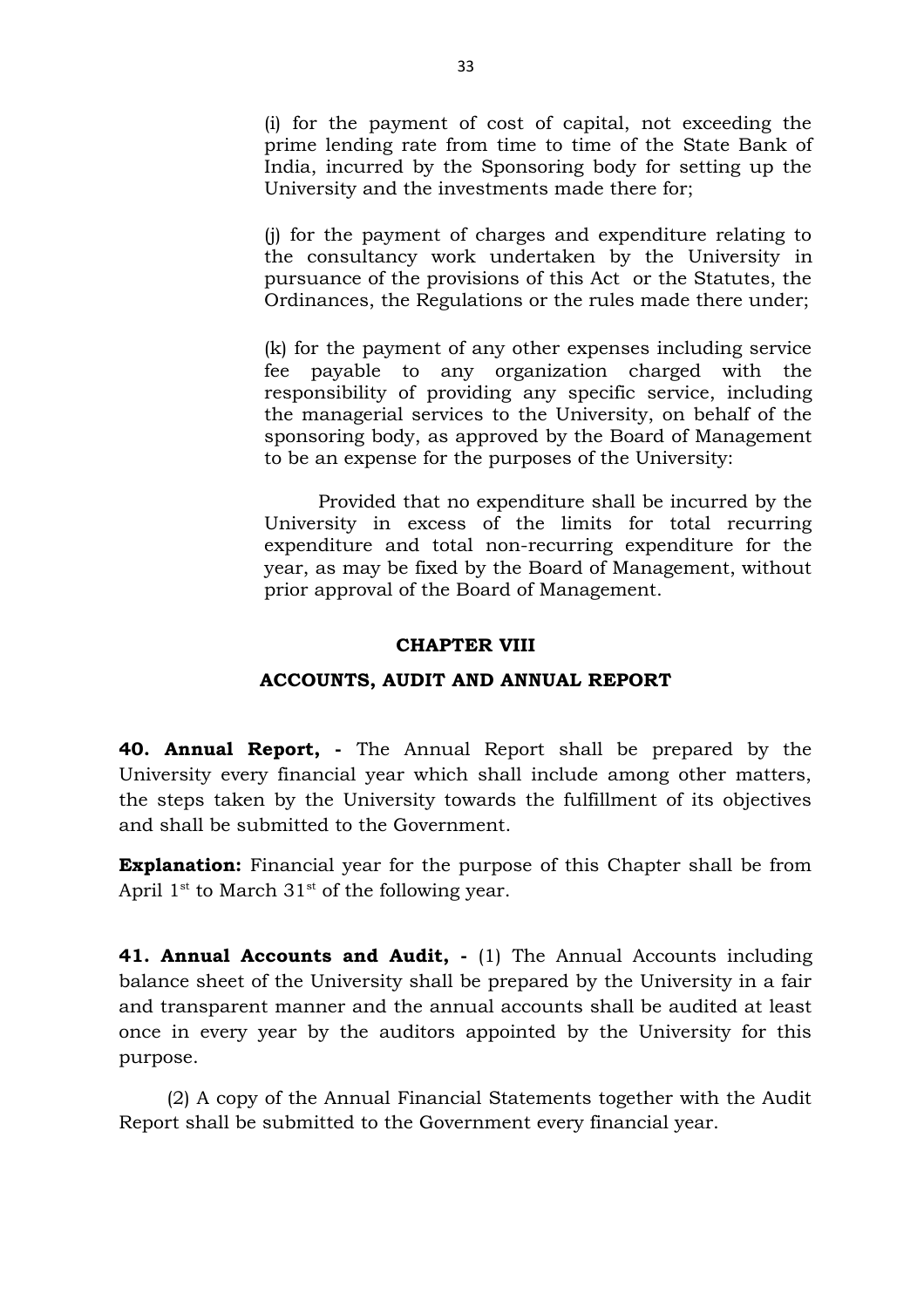(3) The Governing Board shall be responsible for accurate and detailed preparation of the Annual Financial Statements, and the timely submission of the same with the Annual Report.

 (4) The advice of the Government, if any, arising out of the accounts and audit report of the University shall be placed before the Governing Body. The Governing Body shall issue such directions, as it may deem fit, and compliance shall be reported to the Government.

# **CHAPTER IX WINDING UP OF UNIVERSITY**

## **42. Management of University on dissolution of Sponsoring Body, -**

(1) If the Sponsoring body proposes to dissolve itself according to the provisions of law governing its constitution, it shall give at least six months prior notice to the Government.

 (2) The Government shall, on receipt of such notice make such arrangements as may be necessary, for the administration of the University from the date of dissolution of the Sponsoring body till the completion of syllabus by the last batch of students admitted to the University.

 (3) The Government may continue the functioning of the University by appointing an administrator in place of Sponsoring body, who shall be entrusted with the prescribed powers and functions.

 (4) The Government on dissolution of the Sponsoring body after due consideration, may dissolve the University in such manner as may be prescribed.

**43. Dissolution of University, -** (1) The Government, after due consideration, may dissolve the University in such manner as may be prescribed:

Provided that the dissolution of the University shall have effect only after the last batches of students of the regular courses have completed their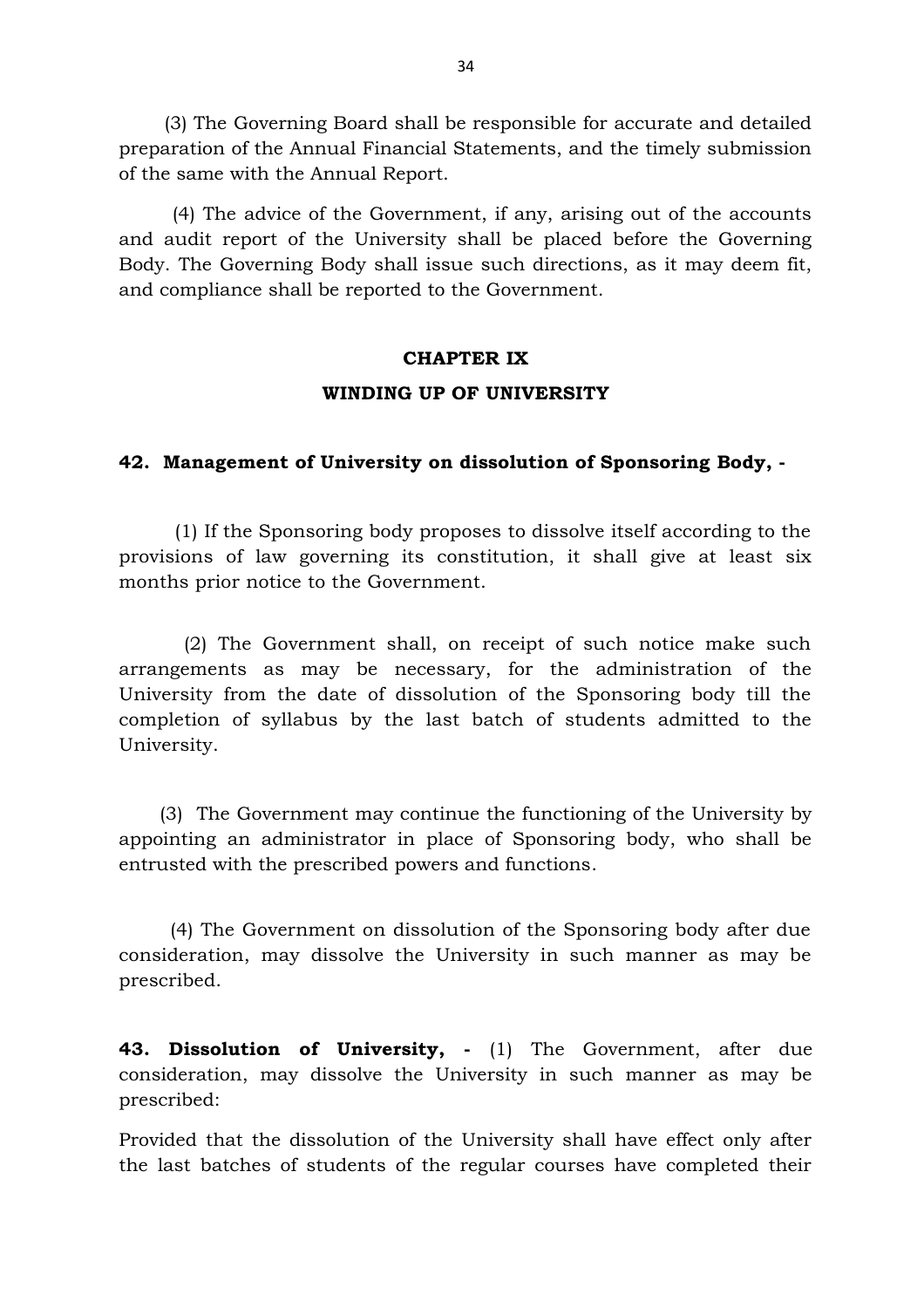courses and they have been awarded degrees, diplomas or awards, as the case may be.

Provided further that the Government may continue the functioning of the University by appointing an administrator in place of the Sponsoring body entrusted with powers and functions as per sub-section (3) of section 42.

 (2) On dissolution of the University all the assets and liabilities of the University shall vest in the sponsoring body in the manner as may be prescribed:

Provided that any specific concessions assigned by the Government to the University shall be resumed to the Government.

44. Special powers of State Government in certain **circumstances,** - (1) Where the Government is of the opinion that the University has contravened any of the provisions of this Act, the Statutes or the Ordinances or the Regulations or the rules made thereunder or has violated any of the directions issued by it under this Act or a situation of Financial mismanagement or maladministration has arisen in the University, it shall issue notice requiring the University to show cause within forty-five days as to why an administrator be not appointed.

 (2) On receipt of reply of the University on the notice issued under sub-section (1), if the Government is satisfied that there is a prima facie case of contravention of any of the provisions of this Act or the Statutes, the Ordinances or the Regulations or the rules made thereunder or violation of directions issued by it under this Act or there is financial mismanagement or maladministration, it shall make an order of such inquiry as it may consider necessary.

 (3) The Government shall, for the purposes of any such inquiry under sub-section (2), appoint an inquiry officer or officers to inquire into any of the allegations and to make report thereon.

 (4) The inquiry officer or officers appointed under sub-section (3) shall have the same powers as are vested in a civil court under the Code of Civil Procedure, 1908(Central Act No.5 of 1908) while trying a suit in respect of the following matters namely,-

> (a) summoning and enforcing the attendance of any person and examining him on oath;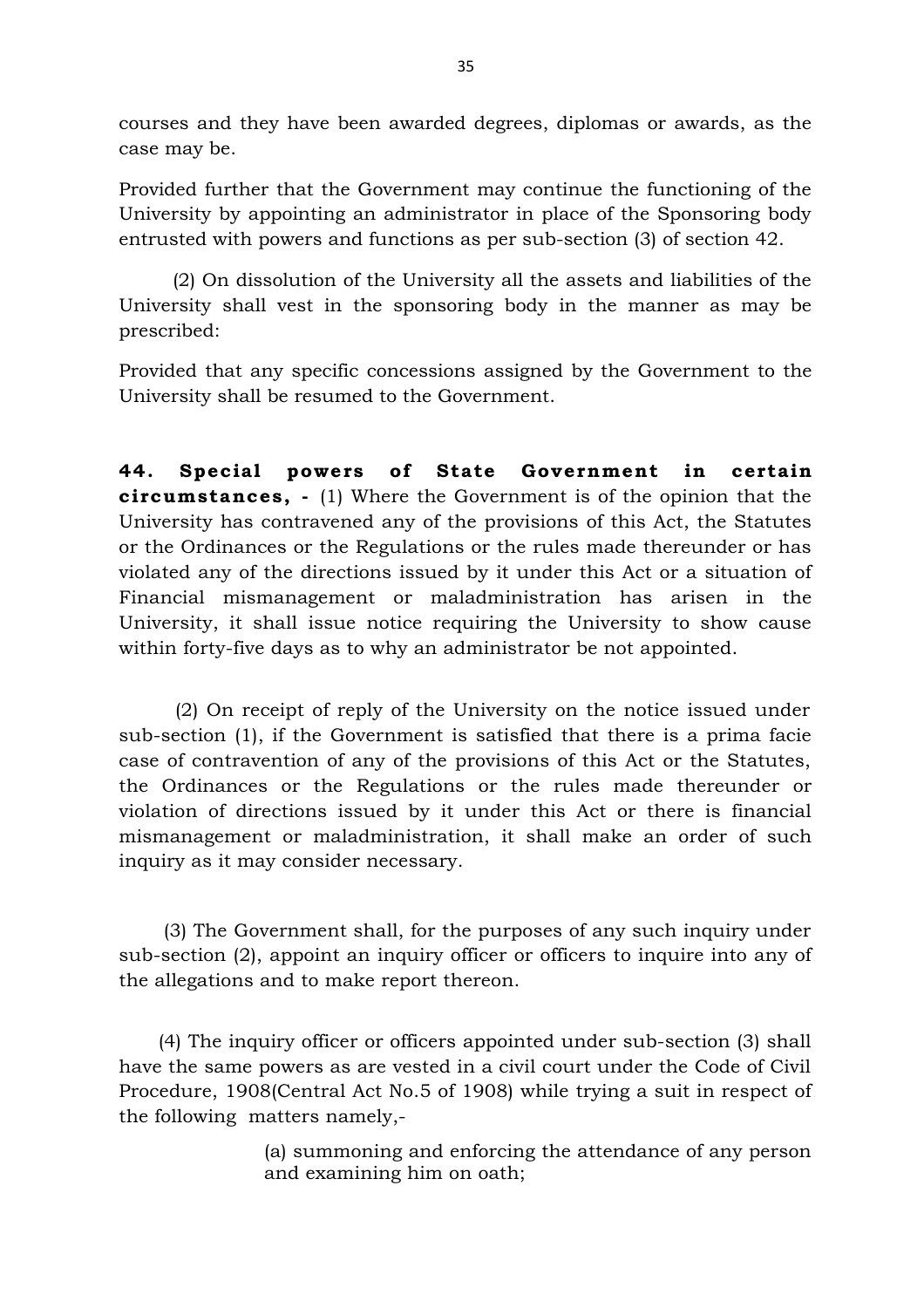(b) requiring the discovery and production of any such documents or any other material as may be predicable in evidence; and

(c) requisitioning any public record from any court or office.

 (5) On receipt of the inquiry report from the officer or officers appointed under sub-section(3), if the Government is satisfied that the University has contravened all or any of the provisions of this Act or the Statutes, or the Ordinances, or the Regulations or the rules made thereunder or has violated any of the directions issued by it under this Act or a situation of financial mismanagement and maladministration has arisen in the University which threatens the academic standards of the University, it may appoint an administrator.

 (6) The administrator appointed under sub-section (5) shall exercise all the powers and perform all the duties of the Governing Body and the Board of Management under this Act and shall administer the affairs of the University until the last batch of the students of the regular courses have completed their courses and they have been awarded with degrees, diplomas or awards as the case may be.

 (7) After having been awarded the degrees, diplomas or awards as the case may be, to the last batches of the students of the regular courses, or after transfer of all students to other institutions, if applicable, the administrator shall make a report to that effect to the Government.

 (8) On receipt of the report under sub-section(7), the Government after due consideration, may decide to continue the functioning of the University by vesting the powers of the Governing body in the prescribed manner to other societies having similar objects or the government may decide to dissolve the University in such manner as may be prescribed.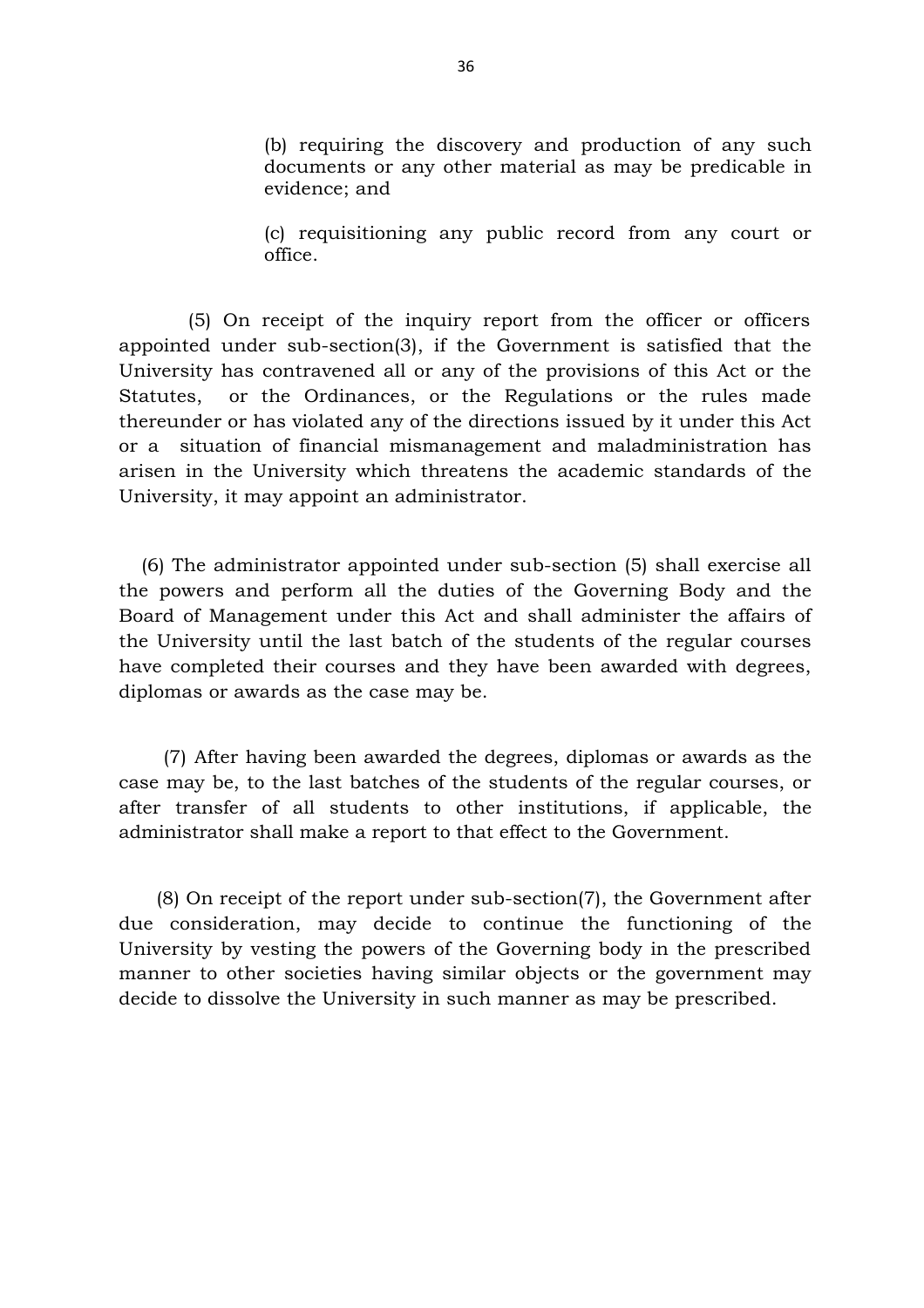#### **CHAPTER X**

#### **MISCELLANEOUS**

**45 . Powers of Government to make rules, -** (1) The Government may, by notification, make rules to carry out all or any of the purposes of this Act.

 (2) In particular and without prejudice to the generality of the foregoing powers, such rules may provide for all or any of the following matters namely,-

> (a) the manner of making proposal and Project Report to establish University and the fees payable under section 6;

(b) other particulars of the Project Report under section 7;

(c) terms and conditions under sub-section (2) of Section 10;

(d) other matters relating to Statutes and Ordinances under sub-section (1) of sections 27, 28 and 29;

(e) matters relating to dissolution of the Sponsoring body under section 42;

(f) matters relating to dissolution of the University under section 43 and section 44.

 (3) Every rule made under this Act shall, immediately after it is made, be laid, before each House of the State Legislature, if it is in session and if it is not in session, in the session immediately following for a total period of fourteen days which may be comprised in one session or in two successive sessions and if, before the expiration of the session in which it is so laid or the session immediately following the Legislature of the State agrees in making any modification in the rule or in the annulment of the rule, the rule shall, from the date on which the modification or annulment is notified, have effect only in such modified form or shall stand annulled as the case may be, so however, that any such modification or annulment shall be without prejudice to the validity of anything previously done under that rule.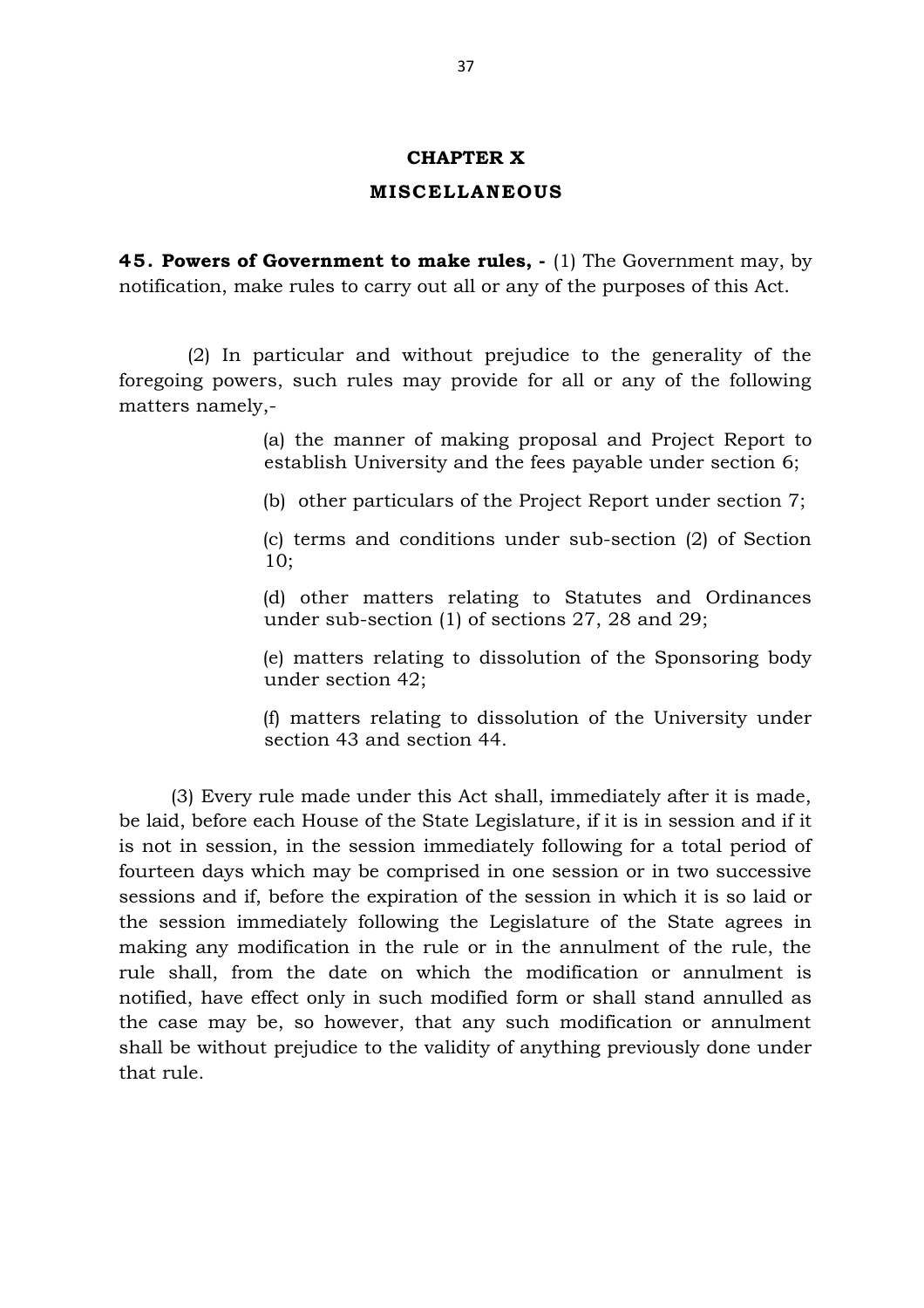46. Power to remove difficulties, - (1) If any difficulty arises in giving effect to the provisions of this Act, the Government may, by order published in the Andhra Pradesh Gazette, make provisions not inconsistent with the provisions of this Act, as appear to it to be necessary or expedient for removing the difficulty:

 Provided that no such order shall be made under this section after the expiry of three years from the date of commencement of this Act.

 (2)Every order made under this section shall, as soon as may be after it is made, be laid before the State Legislature.

| <b>S1.</b><br>No. | Name and location<br>(address) of the Private<br>University                    | Name & Address of<br>the Sponsoring body                                                                                                                            | Details of registration<br>of the Sponsoring<br>body |
|-------------------|--------------------------------------------------------------------------------|---------------------------------------------------------------------------------------------------------------------------------------------------------------------|------------------------------------------------------|
| (1)               | (2)                                                                            | (3)                                                                                                                                                                 | (4)                                                  |
| $^{2}$ [1.        | VIT-AP University<br>Amaravati.                                                | Vellore Institute of<br>Technology-<br>Andhra Pradesh(VIT-<br>AP) No.1-38,<br>Palasamudram (Village<br>and Mandal), Chittoor<br>District-517599,<br>Andhra Pradesh. | 07-08-2015                                           |
| 2.                | SRM University,<br>Amaravati.                                                  | SRM Trust, No. 3,<br>Veerasamy Street, West<br>Mambalam, Chennai-<br>600033, Tamilnadu.                                                                             | 24-01-2012                                           |
| 3.                | Centurion University of<br>Technology and<br>Management (AP),<br>Vizianagaram. | Centurion School of<br>Rural<br><b>Enterprise Management</b><br><b>Trust</b><br>(CSREM Trust), HIG-5,<br>Phase-1, BDA Duplex,<br>Pokhariput,                        | 24-08-2007                                           |

## **(SCHEDULE(See Section 3)**

<span id="page-37-0"></span>2 Ins entries in serial no.1 to 6 in column 1,2,3,4 in schedule by Act 18 of 2018, s.3 (w.e.f.23-05-2017)